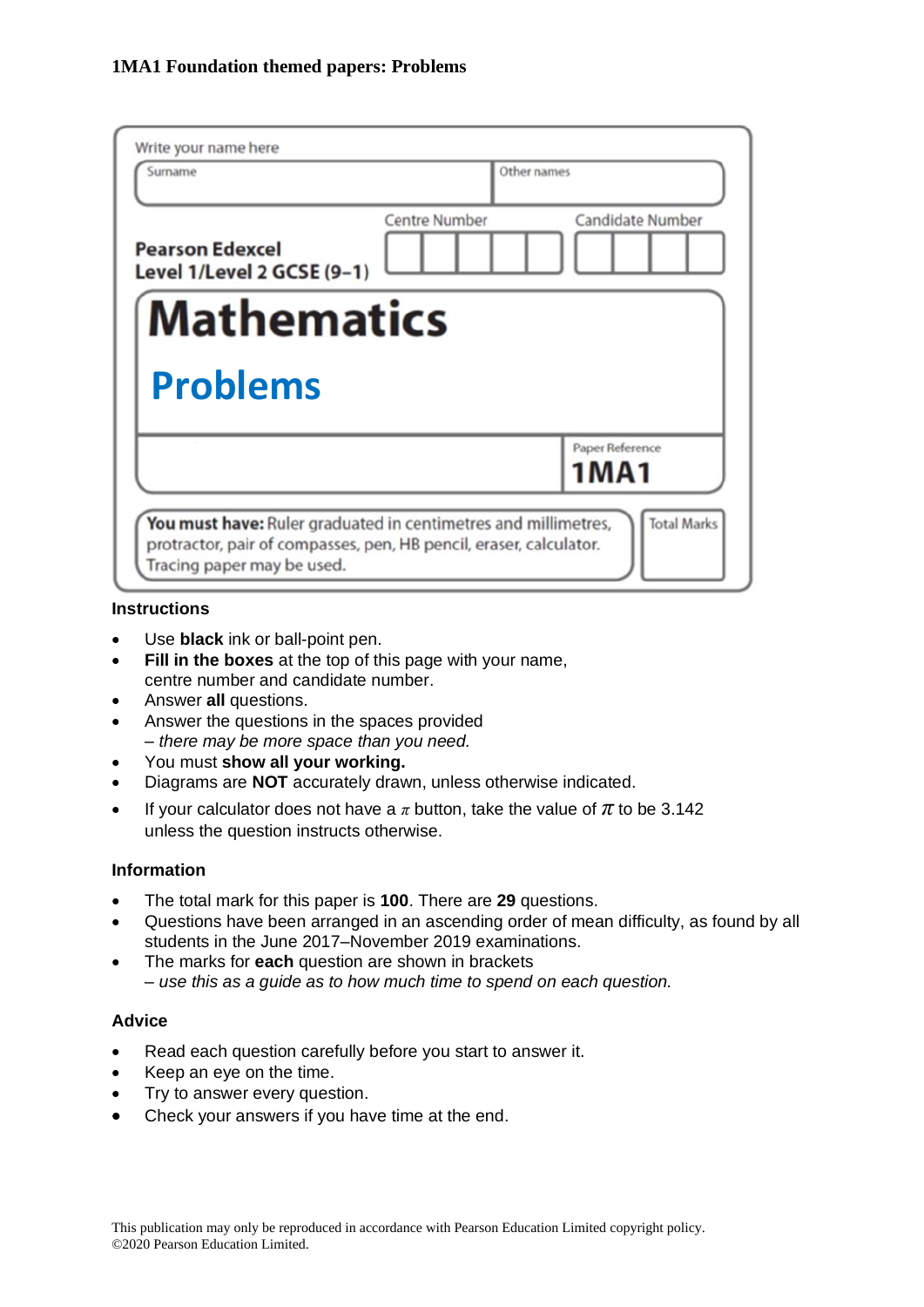**1** Joanne wants to buy a dishwasher.

The dishwasher costs £372.

Joanne will pay a deposit of £36. She will then pay the rest of the cost in 4 equal monthly payments. How much is each monthly payment?

**\_\_\_\_\_\_\_\_\_\_\_\_\_\_\_\_\_\_\_\_\_\_\_\_\_\_\_\_\_\_\_\_\_\_\_\_\_\_\_\_\_\_\_\_\_\_\_\_\_\_\_\_\_\_\_\_\_\_\_\_\_\_\_\_\_\_\_\_\_\_\_\_\_\_\_**

£.......................................................

**(Total for Question 1 is 2 marks)**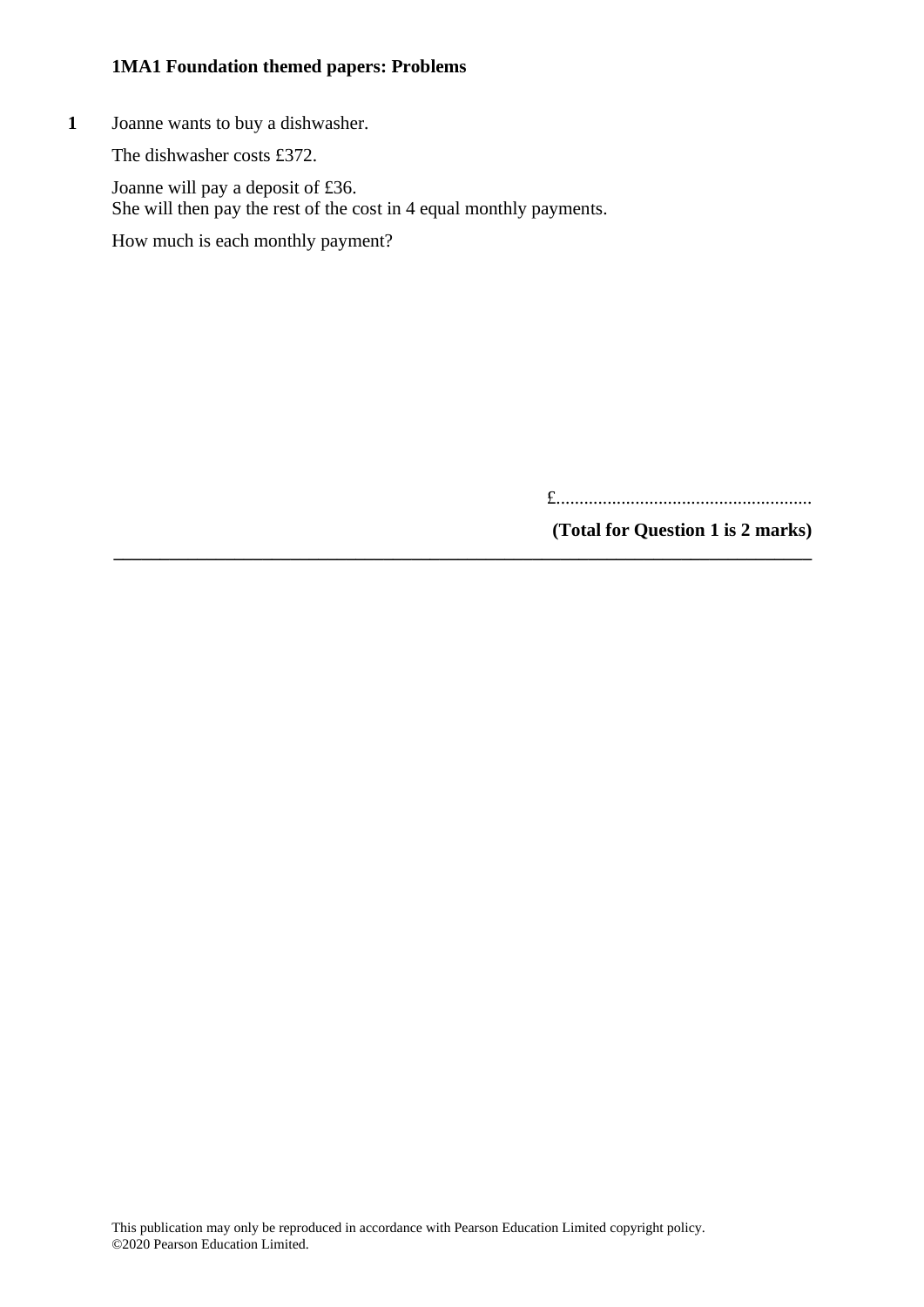**2** The table gives information about the prices of cinema tickets.

| Cinema ticket                | <b>Price</b> |
|------------------------------|--------------|
| adult ticket                 | £7.80        |
| child ticket                 | £5.80        |
| family ticket (for 4 people) | £24.30       |

Mr Edwards and his 3 children go to the cinema.

It is cheaper for Mr Edwards to buy 1 family ticket rather than 4 separate tickets.

(*a*) How much cheaper?

....................................................... **(3)**

The film starts at 6.45 p.m. The film lasts 102 minutes.

(*b*) What time does the film finish?

....................................................... **(2)**

**(Total for Question 2 is 5 marks) \_\_\_\_\_\_\_\_\_\_\_\_\_\_\_\_\_\_\_\_\_\_\_\_\_\_\_\_\_\_\_\_\_\_\_\_\_\_\_\_\_\_\_\_\_\_\_\_\_\_\_\_\_\_\_\_\_\_\_\_\_\_\_\_\_\_\_\_\_\_\_\_\_\_\_**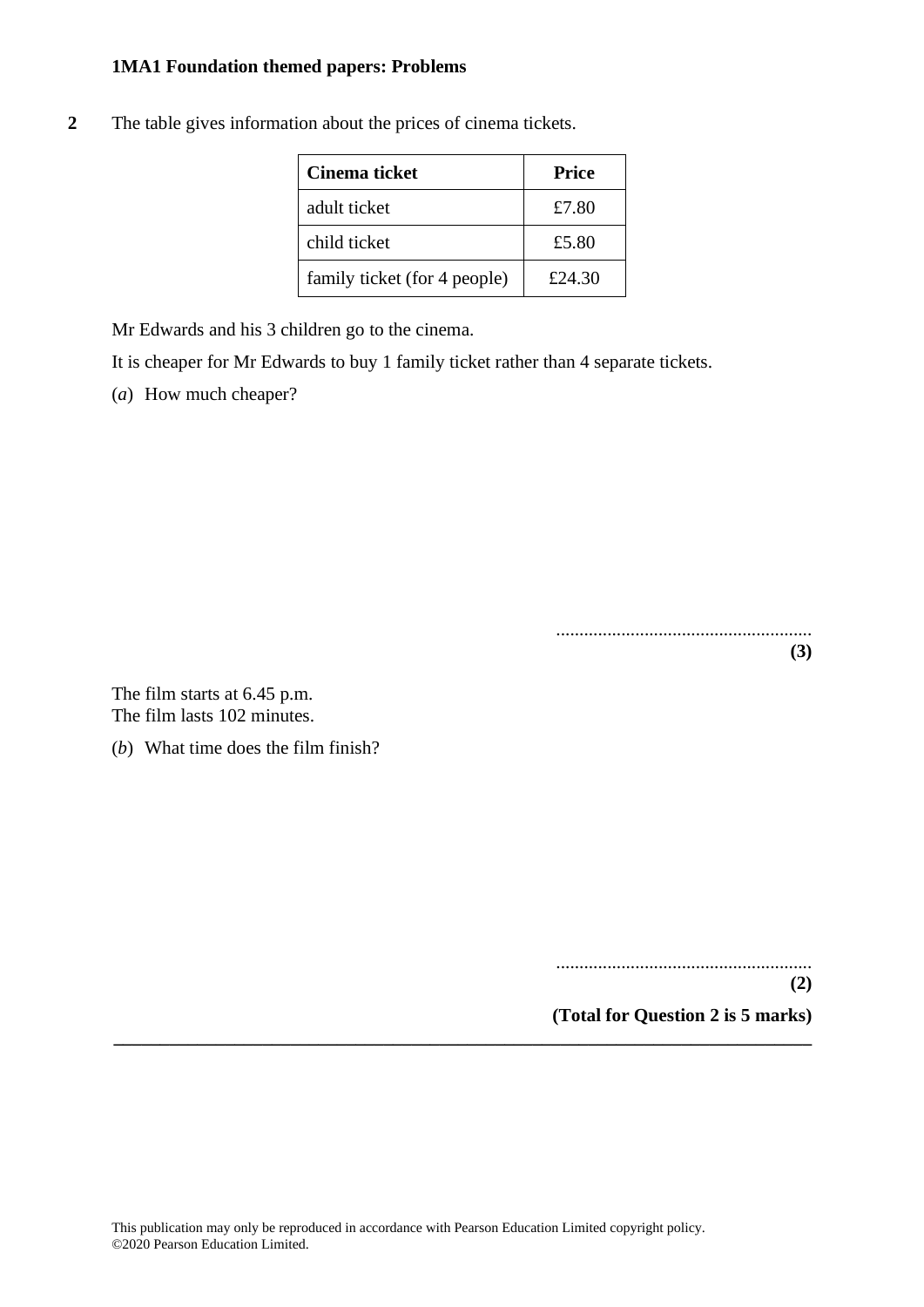**3** There are 14 rows of seats in a cinema. There are 15 seats in each row.

> A film was shown in the cinema on Saturday. Each ticket for the film cost £6.50

The tickets that were sold cost a total of £1274

How many tickets were **not** sold?

.......................................................

**(Total for Question 3 is 3 marks) \_\_\_\_\_\_\_\_\_\_\_\_\_\_\_\_\_\_\_\_\_\_\_\_\_\_\_\_\_\_\_\_\_\_\_\_\_\_\_\_\_\_\_\_\_\_\_\_\_\_\_\_\_\_\_\_\_\_\_\_\_\_\_\_\_\_\_\_\_\_\_\_\_\_\_**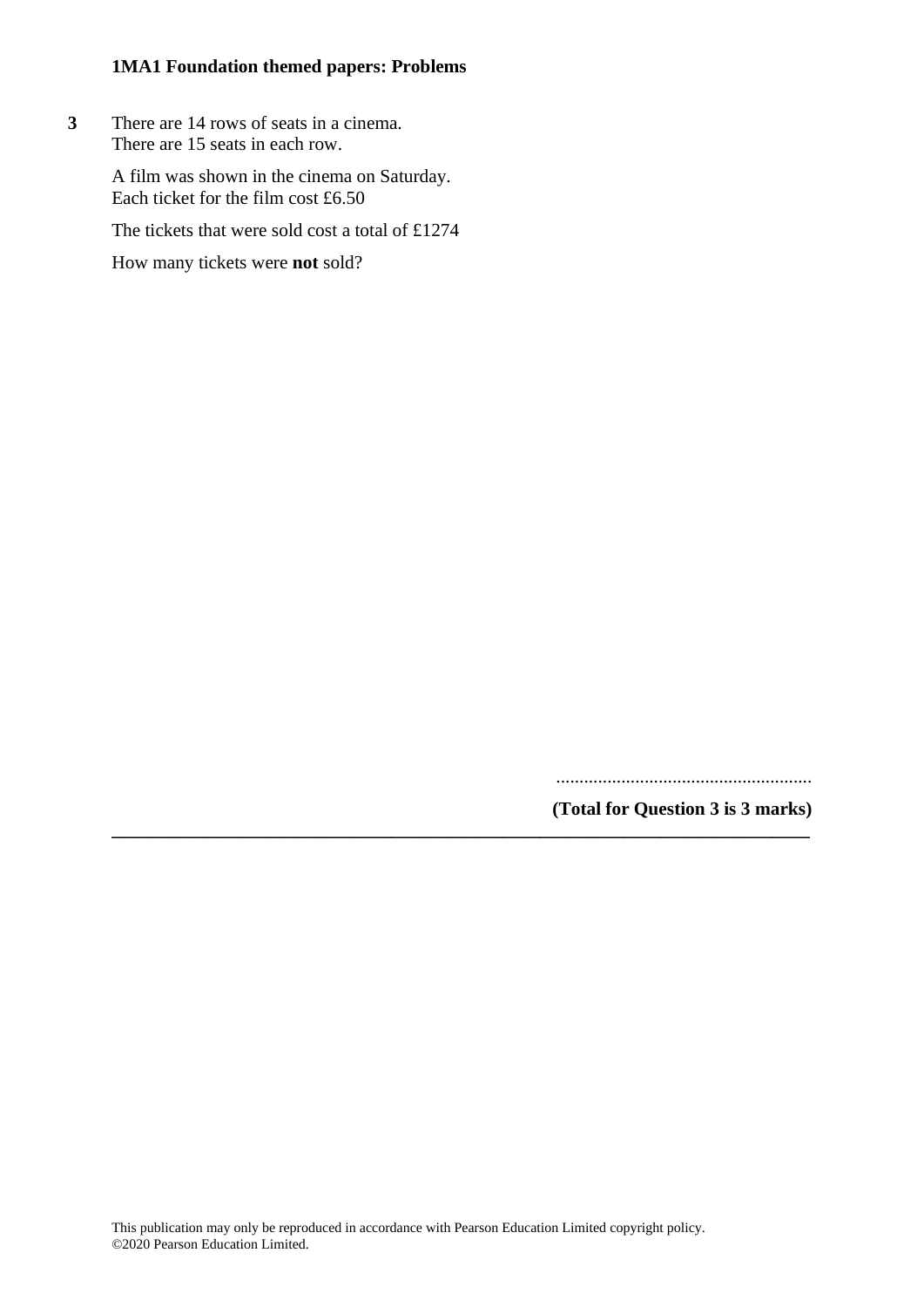**4** You can use this rule to work out the total hire charge, in pounds  $(f)$ , for hiring a 3D printer for a number of weeks.

Total hire charge  $(f)$  = number of weeks  $\times$  70 + 50

**\_\_\_\_\_\_\_\_\_\_\_\_\_\_\_\_\_\_\_\_\_\_\_\_\_\_\_\_\_\_\_\_\_\_\_\_\_\_\_\_\_\_\_\_\_\_\_\_\_\_\_\_\_\_\_\_\_\_\_\_\_\_\_\_\_\_\_\_\_\_\_\_\_\_\_**

Mia wants to hire a 3D printer for 4 weeks.

(*a*) Work out the total hire charge.

£....................................................... **(2)**

Zahir hires a 3D printer. The total hire charge is £680

(*b*) For how many weeks does Zahir hire the 3D printer?

....................................................... weeks **(2)**

**(Total for Question 4 is 4 marks)**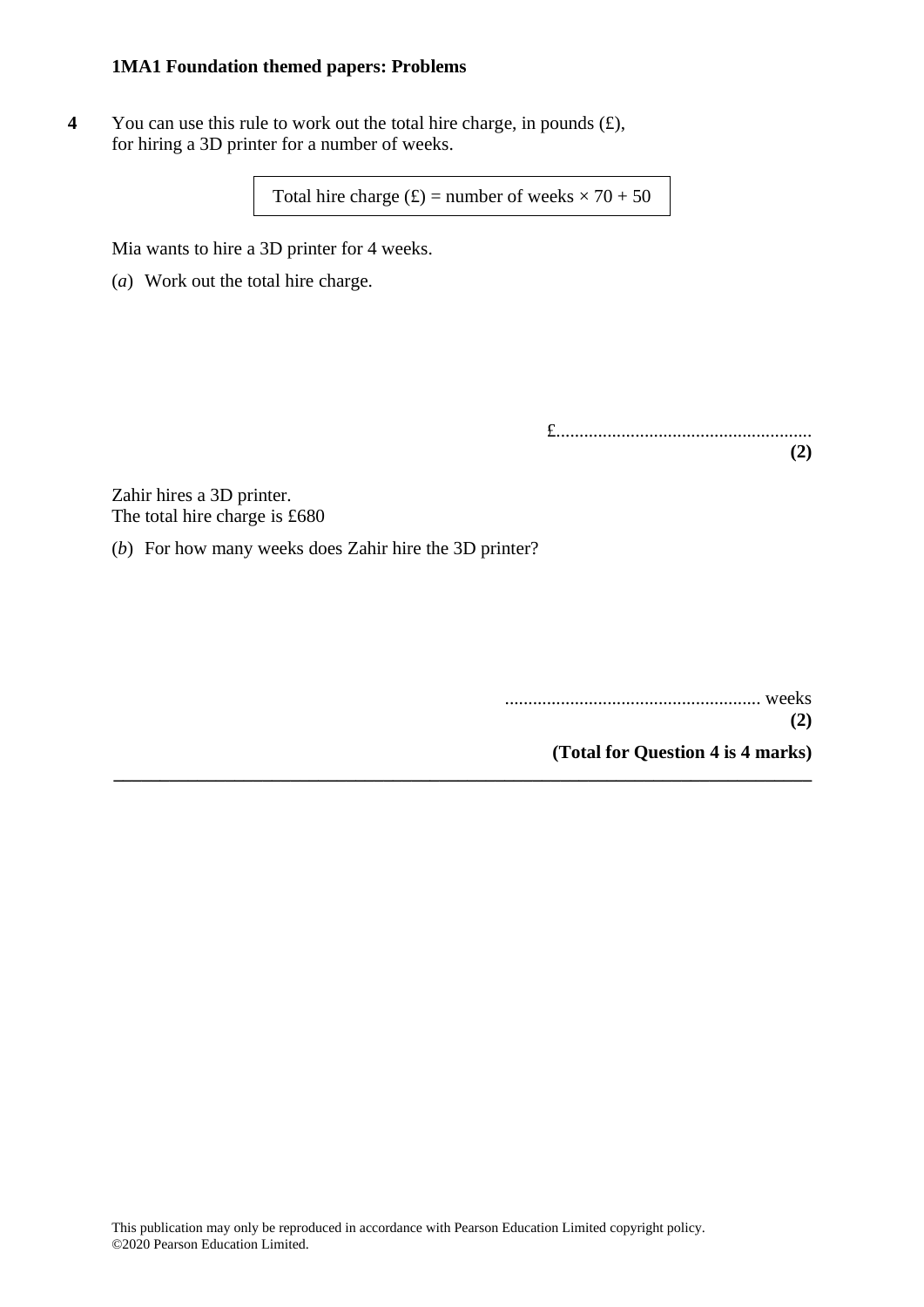

 $\overrightarrow{5}$  Emma has 45 rabbits.

30 of the rabbits are male. 8 of the female rabbits have short hair. 12 of the rabbits with long hair are male.

(*a*) Use the information to complete the two-way table.

|                   | <b>Male</b> | <b>Female</b> | <b>Total</b> |
|-------------------|-------------|---------------|--------------|
| Long hair         |             |               |              |
| <b>Short hair</b> |             |               |              |
| <b>Total</b>      |             |               |              |

**\_\_\_\_\_\_\_\_\_\_\_\_\_\_\_\_\_\_\_\_\_\_\_\_\_\_\_\_\_\_\_\_\_\_\_\_\_\_\_\_\_\_\_\_\_\_\_\_\_\_\_\_\_\_\_\_\_\_\_\_\_\_\_\_\_\_\_\_\_\_\_\_\_\_\_**

**(3)**

One of Emma's rabbits is chosen at random.

(*b*) Write down the probability that this rabbit is a female with short hair.

....................................................... **(1) (Total for Question 5 is 4 marks)**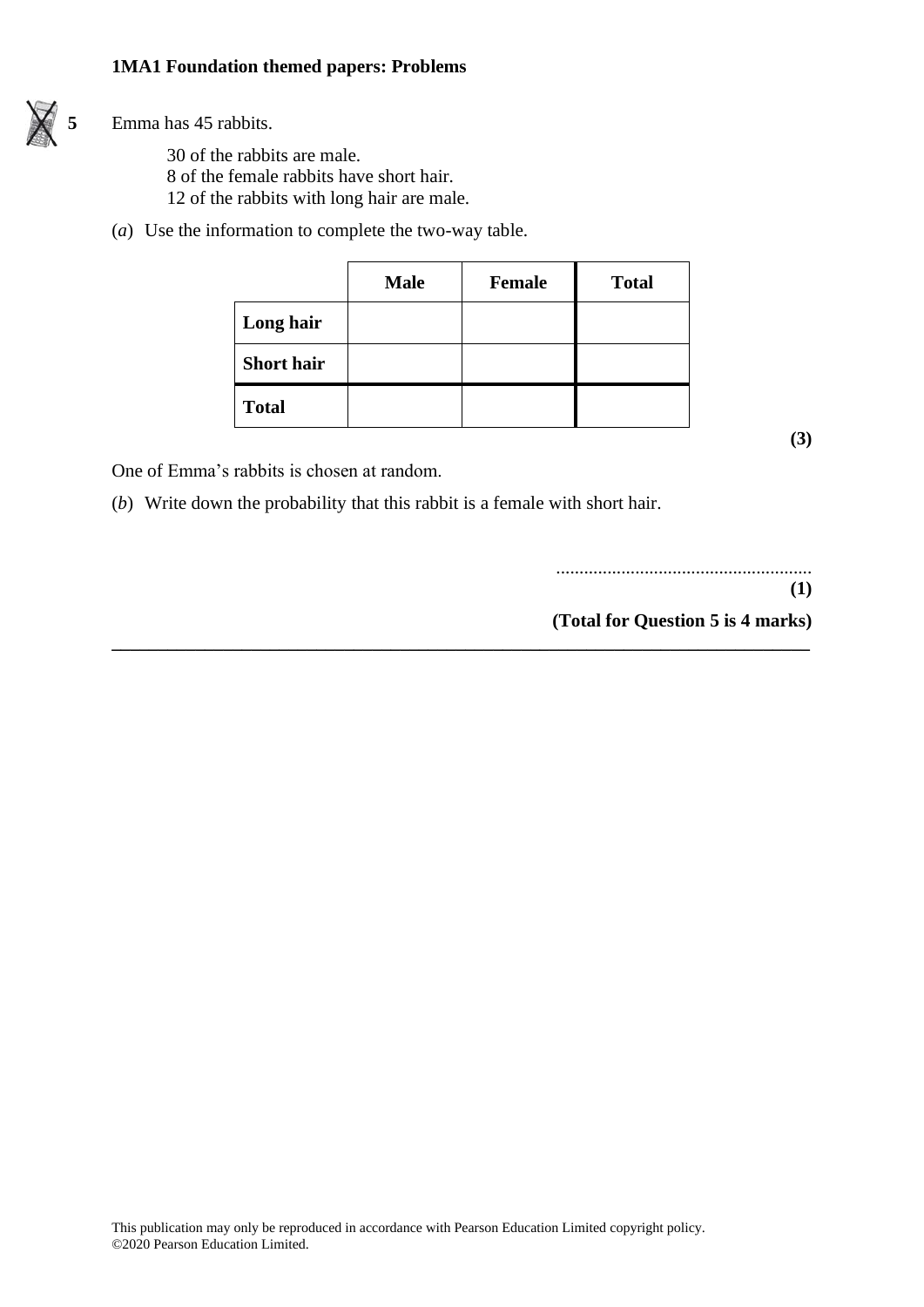

**6** There are 40 students in a class. Each student walks to school or cycles to school or gets the bus to school.

There are 22 girls in the class. 9 of the girls walk to school. 7 of the boys cycle to school. 6 of the 10 students who get the bus to school are boys.

Find the number of these students who walk to school.

.......................................................

**(Total for Question 6 is 4 marks)**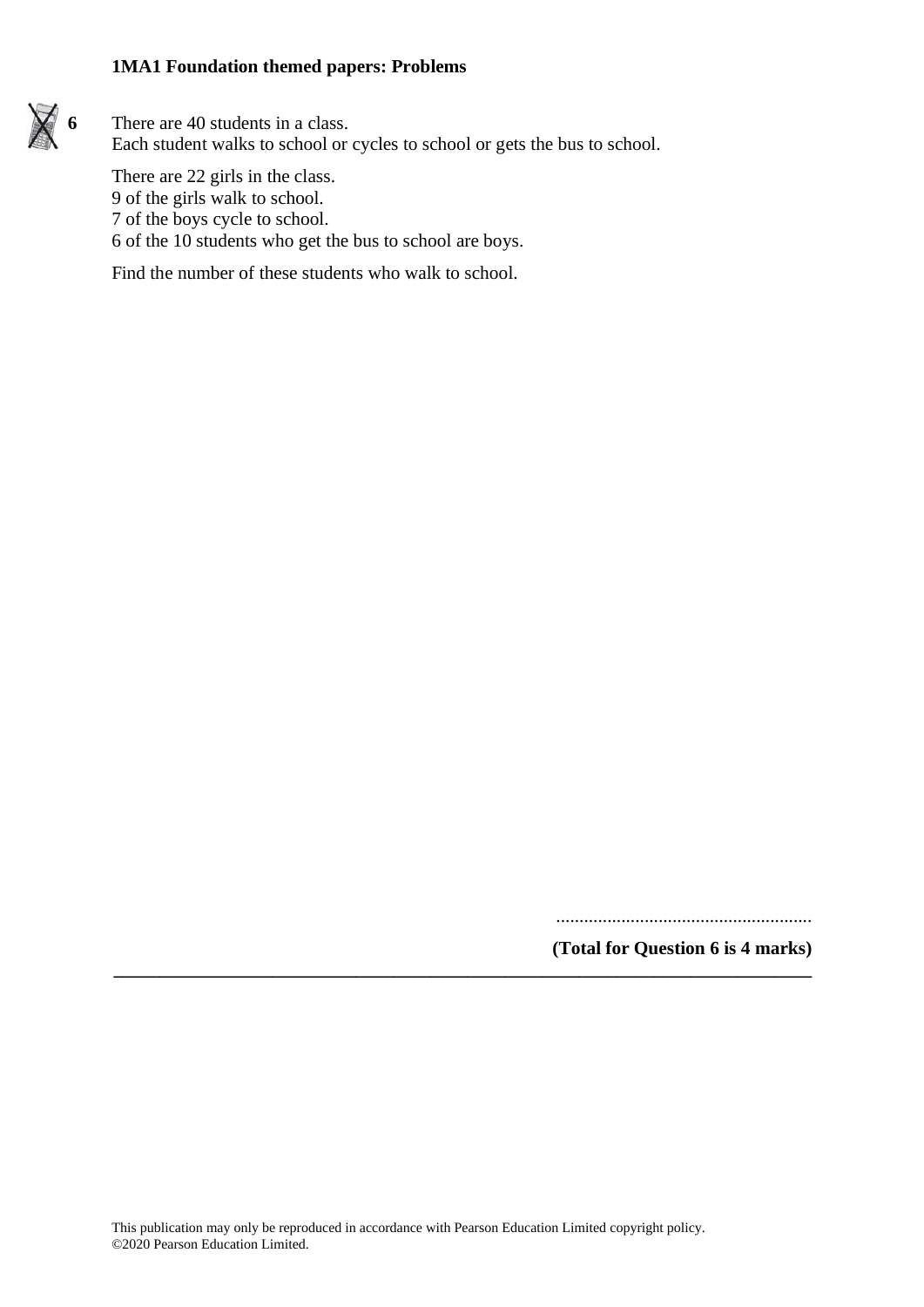**7** Mohsin, Yusuf and Luke are going to play a game. At the end of the game, one of them will be in First place, one of them will be in Second place and one of them will be in Third place.

Use the table below to list all the possible outcomes of the game.

| First place | Second place | Third place |
|-------------|--------------|-------------|
|             |              |             |
|             |              |             |
|             |              |             |
|             |              |             |
|             |              |             |
|             |              |             |
|             |              |             |
|             |              |             |
|             |              |             |
|             |              |             |
|             |              |             |
|             |              |             |
|             |              |             |

**\_\_\_\_\_\_\_\_\_\_\_\_\_\_\_\_\_\_\_\_\_\_\_\_\_\_\_\_\_\_\_\_\_\_\_\_\_\_\_\_\_\_\_\_\_\_\_\_\_\_\_\_\_\_\_\_\_\_\_\_\_\_\_\_\_\_\_\_\_\_\_\_\_\_\_**

(**Total for Question 7 is 2 marks**)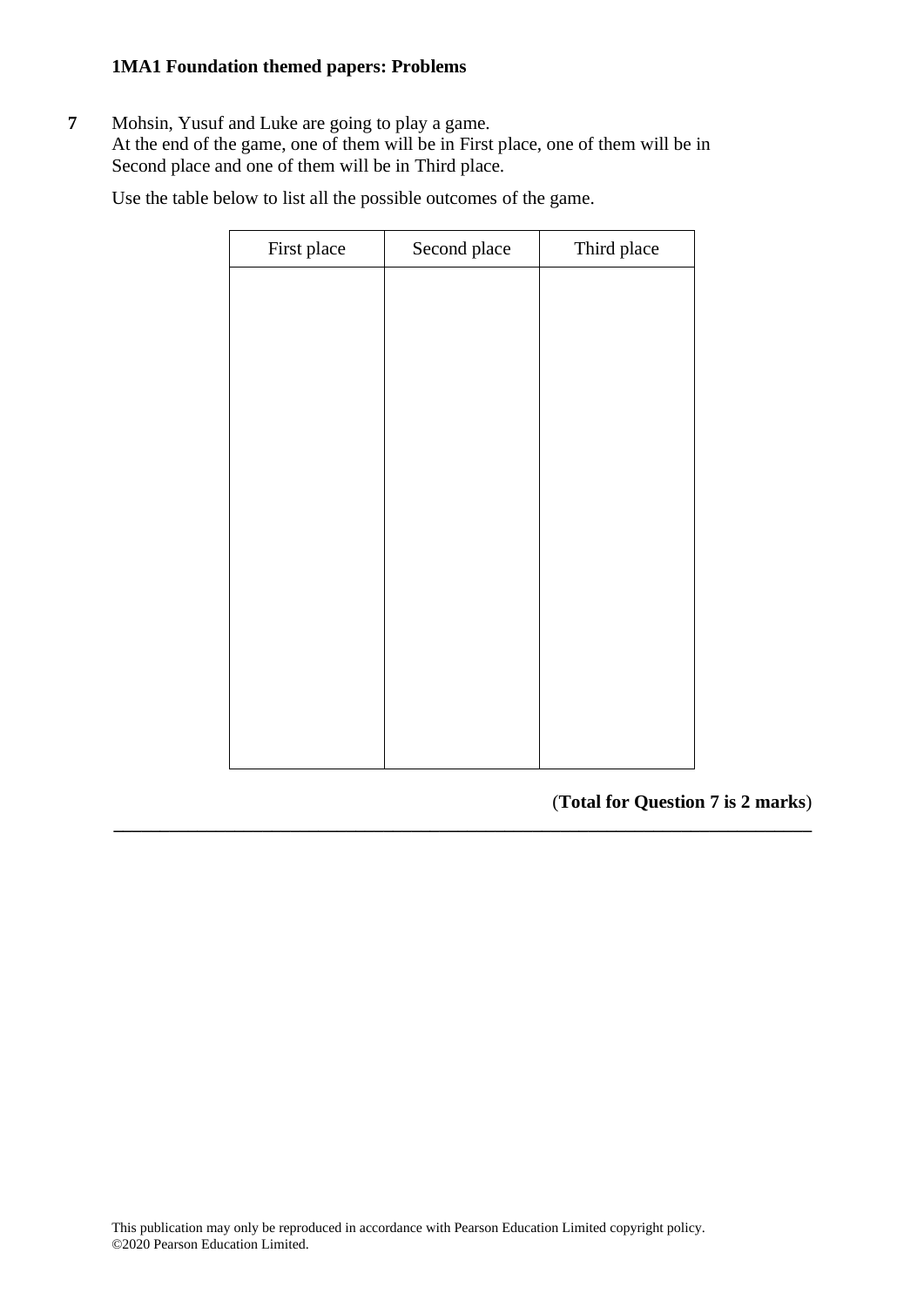#### **8** Davos is a cleaner.

The table shows information about the time it will take him to clean each of four rooms in a house.

| <b>Room</b>     | <b>Time</b>          |
|-----------------|----------------------|
| Kitchen         | 2 hours              |
| Sitting room    | 1 hour 40 minutes    |
| Bedroom         | $1\frac{1}{2}$ hours |
| <b>Bathroom</b> | 45 minutes           |

Davos wants to clean all four rooms in one day. He will have breaks for a total time of 75 minutes.

Davos is going to start cleaning at 9 a.m.

Will he finish cleaning by 4 p.m.? You must show all your working.

**(Total for Question 8 is 3 marks)**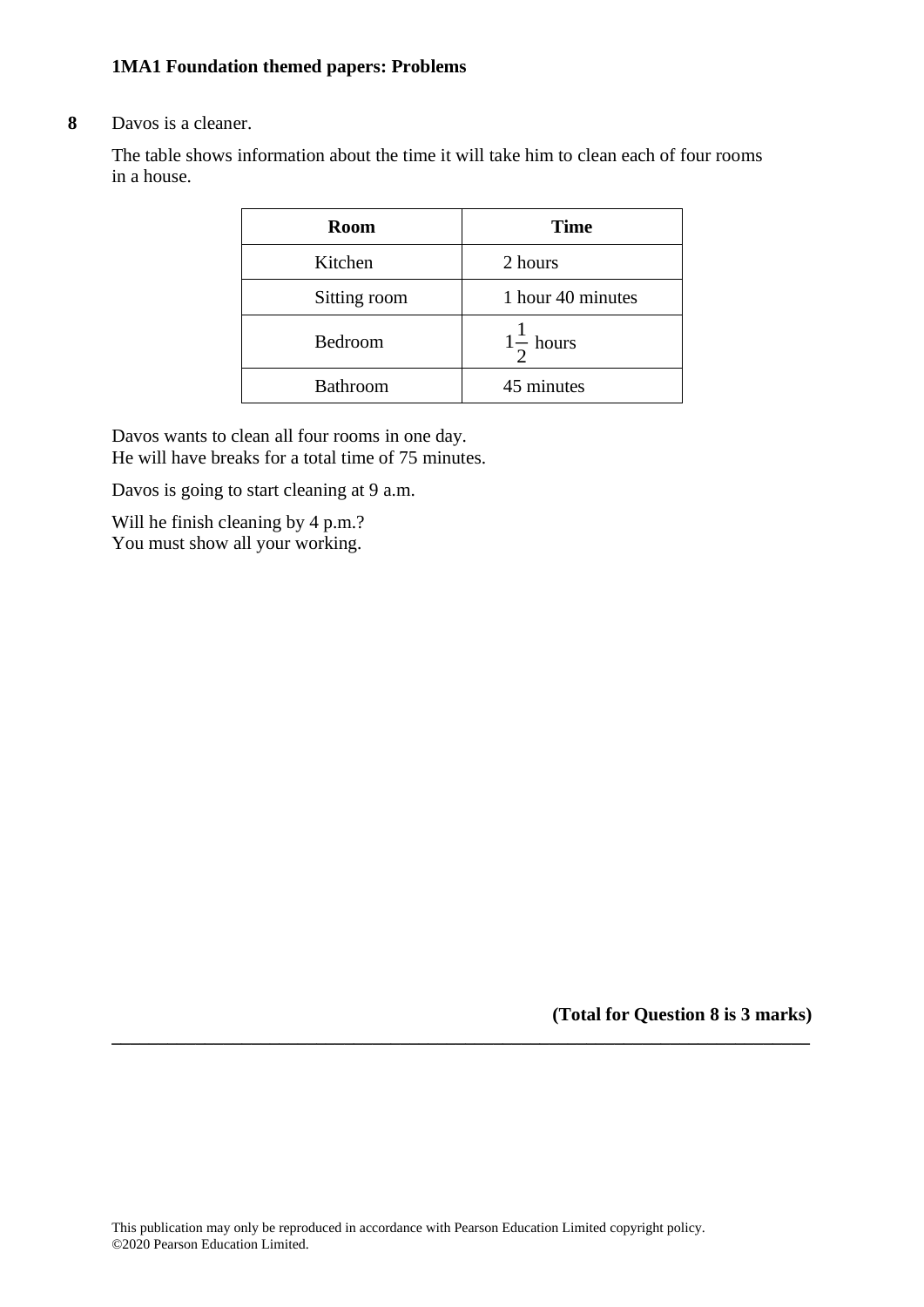**9** There are 800 students at a school. Each student has either a school dinner or a packed lunch.

31% of the students have packed lunches.

55% of the students are boys. 60% of the boys have school dinners.

How many girls have packed lunches? You must show all your working.

.......................................................

**(Total for Question 9 is 4 marks)**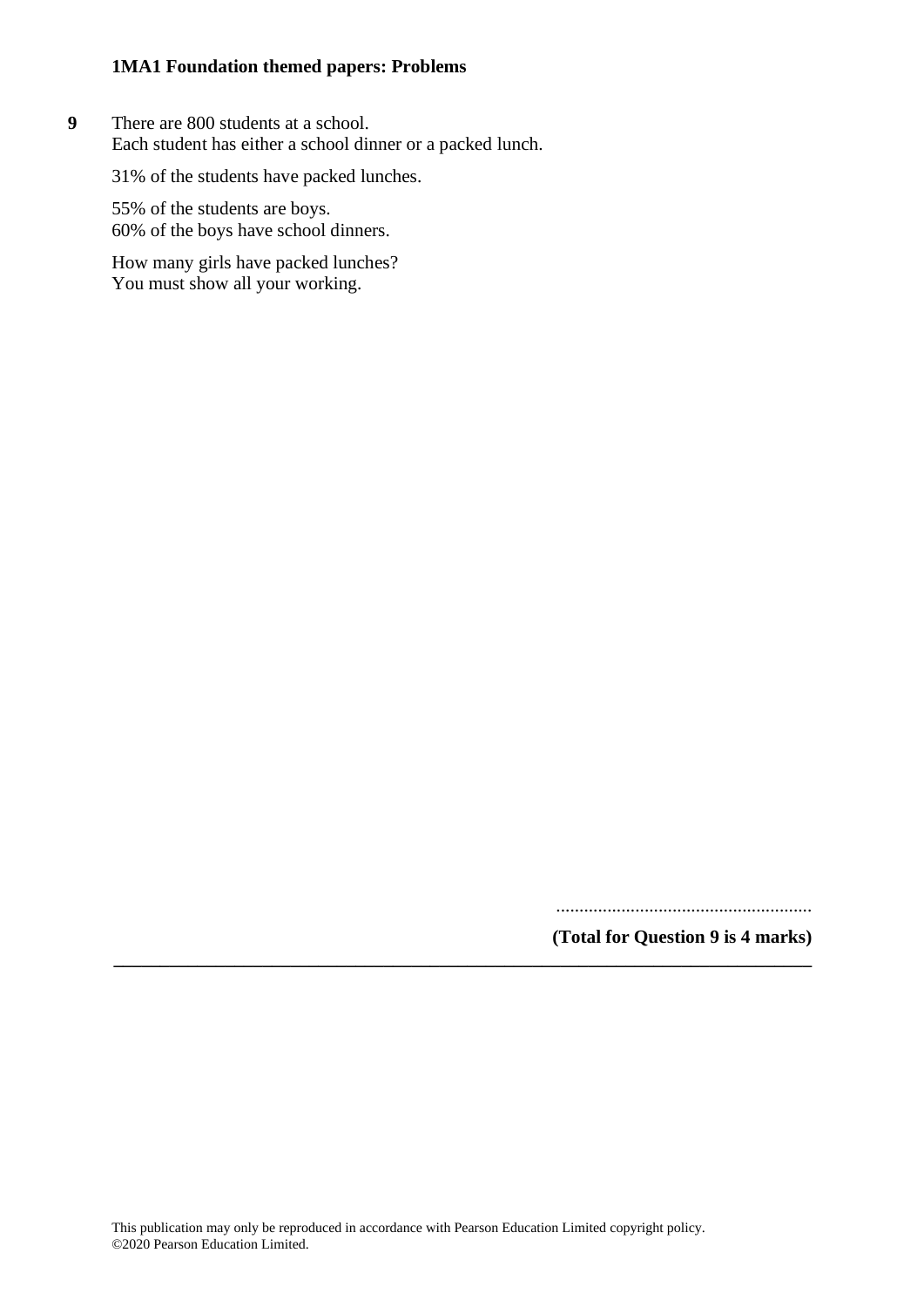

For each delivery, there is a fixed charge plus a charge for the distance. For each delivery, there is <sup>a</sup> fixed charge plus <sup>a</sup> charge for the distance.

(*a*) How much is the fixed charge? (a) How much is the fixed charge?

£ ...................................................... **(1) (1)**

Tom makes two deliveries of bricks. The distance of one delivery is 20 miles more than the distance of the other delivery.

(*b*) Work out the difference between the two delivery costs.

£ ......................................................  $(2)$ 

**(2)**

**(Total for Question 10 is 3 marks) (2)**

**(Total for Question 12 is 3 marks)**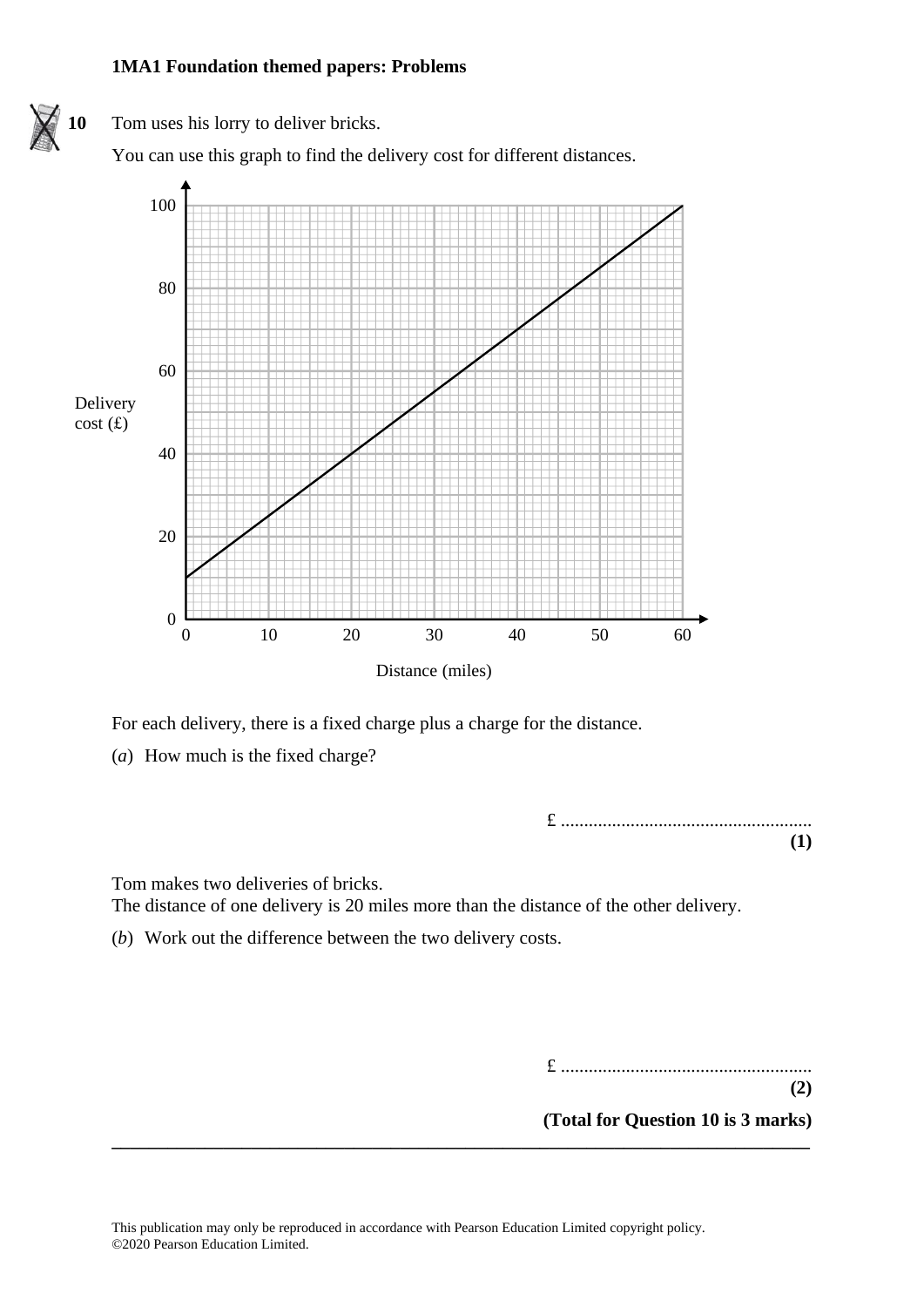$\neq$  11 Azmol, Ryan and Kim each played a game.

Azmol's score was four times Ryan's score. Kim's score was half of Azmol's score.

Write down the ratio of Azmol's score to Ryan's score to Kim's score.

......................................................

**(Total for Question 11 is 2 marks)**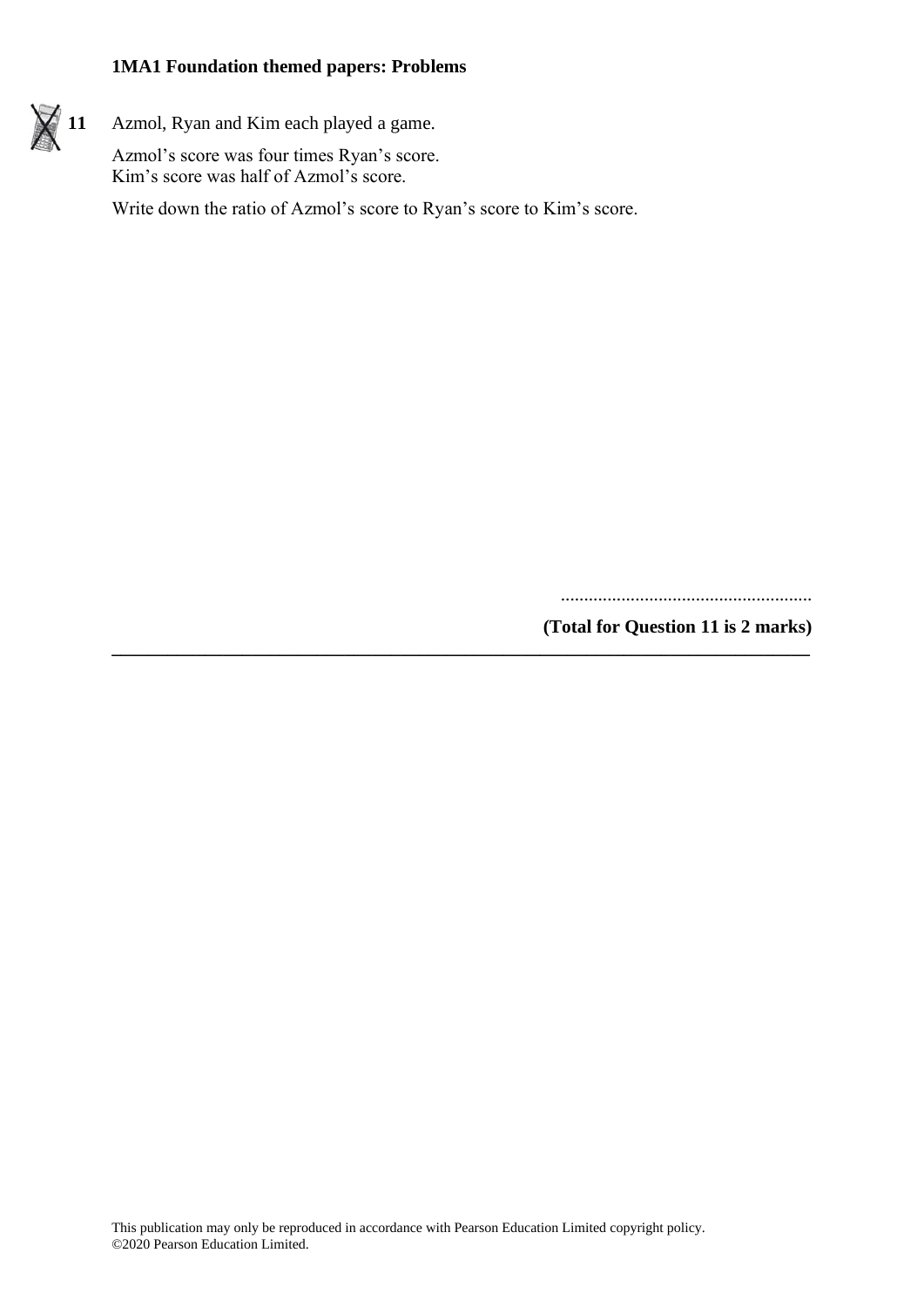**12** Last year the cost of a season ticket for a football club was £560. This year the cost of a season ticket for the club has been increased to £600.

Write down the increase in the cost of a season ticket as a fraction of last year's cost.

**\_\_\_\_\_\_\_\_\_\_\_\_\_\_\_\_\_\_\_\_\_\_\_\_\_\_\_\_\_\_\_\_\_\_\_\_\_\_\_\_\_\_\_\_\_\_\_\_\_\_\_\_\_\_\_\_\_\_\_\_\_\_\_\_\_\_\_\_\_\_\_\_\_\_\_**

.......................................................

(**Total for Question 12 is 2 marks**)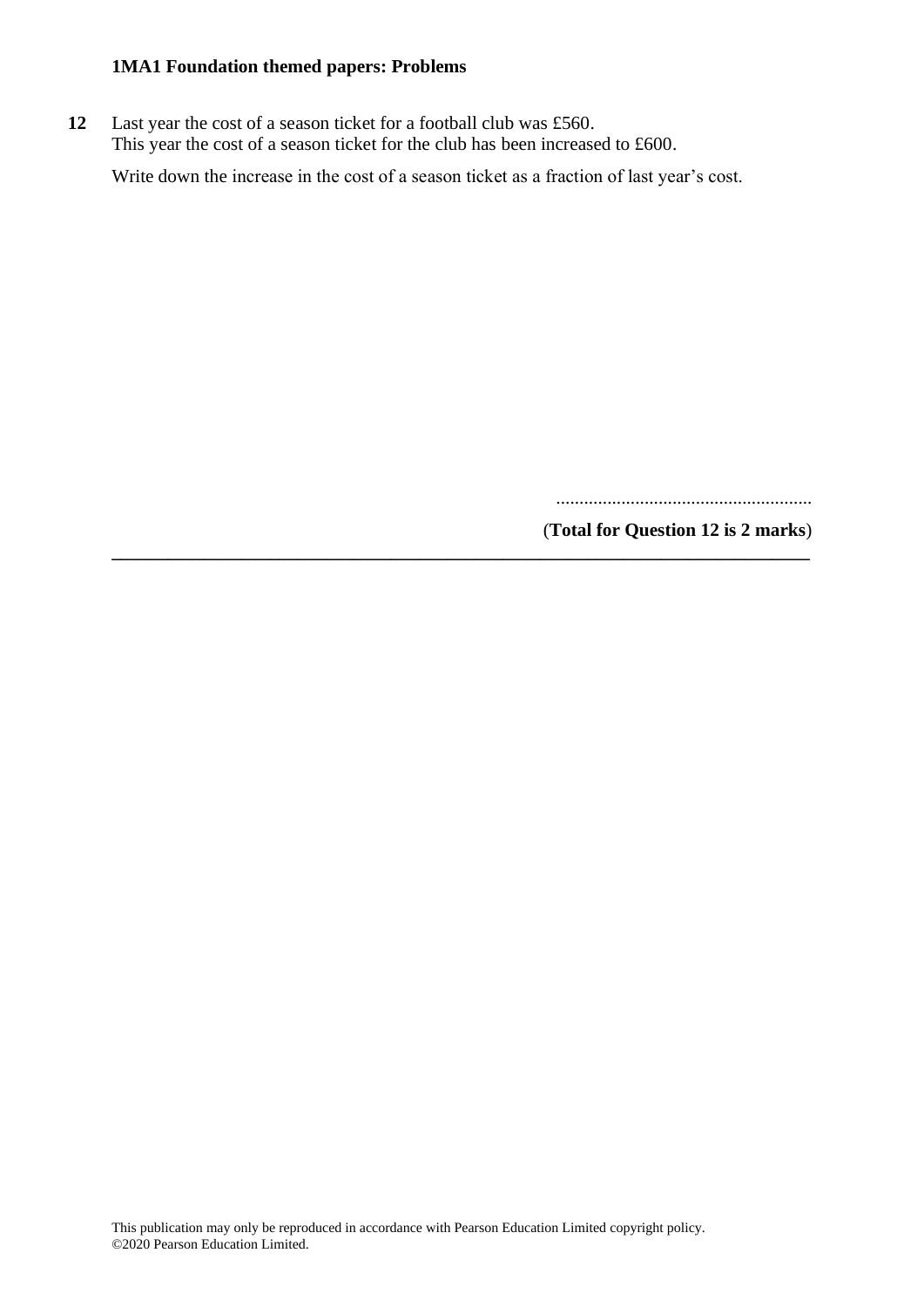| <b>Number of points</b> | Frequency |
|-------------------------|-----------|
|                         |           |
|                         | 3         |
| 2                       |           |
| 3                       | 5         |
|                         | 6         |
|                         |           |

**13** The table shows information about the numbers of points scored by 30 students in a quiz.

(*a*) Find the modal number of points.

(*b*) Work out the total number of points scored.

.......................................................

.......................................................

**(2)**

**(1)**

**(Total for Question 13 is 3 marks)**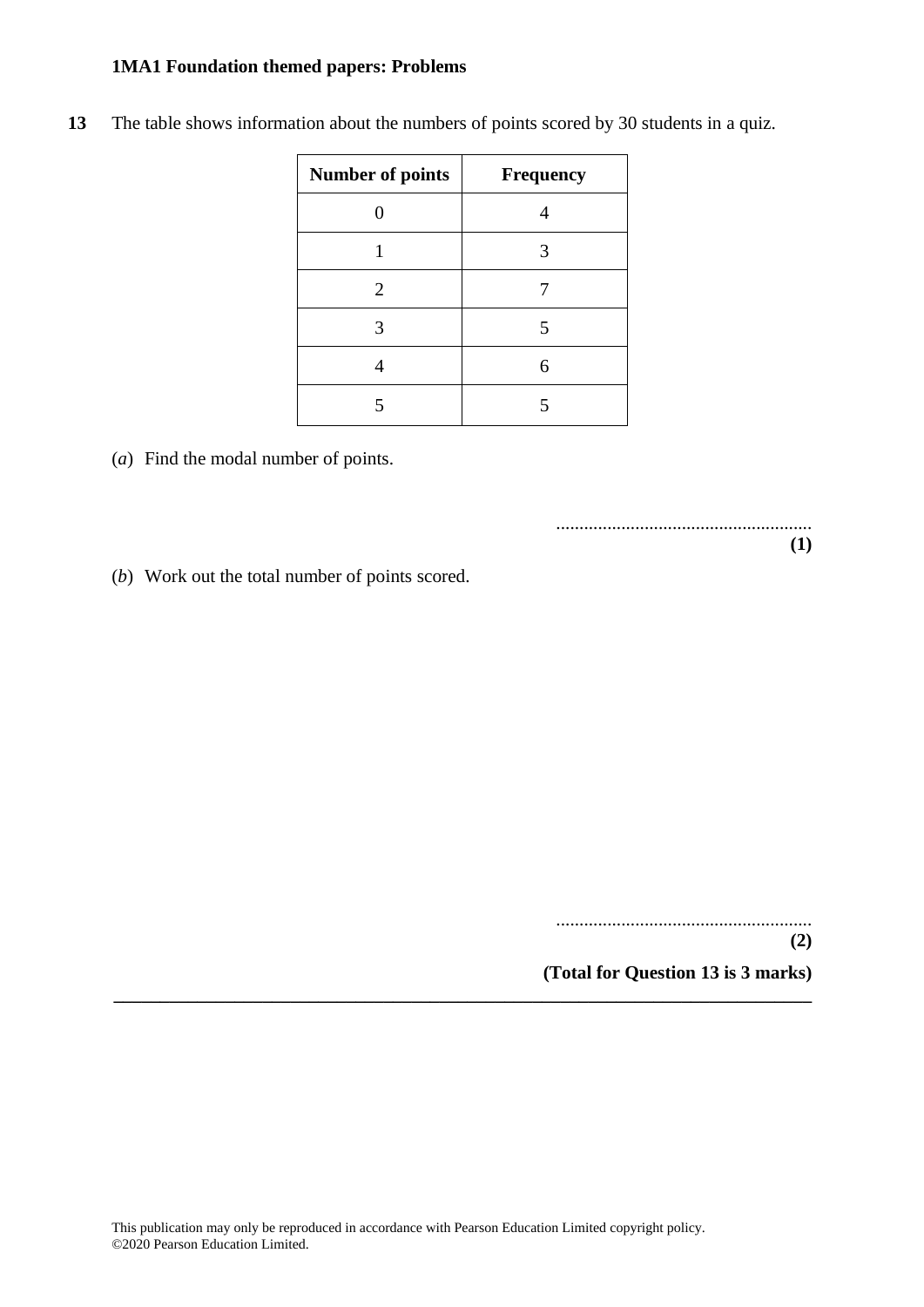**14** Here is the charge at a car park in Spain.

**Carpark**

0.024 euros per minute

**\_\_\_\_\_\_\_\_\_\_\_\_\_\_\_\_\_\_\_\_\_\_\_\_\_\_\_\_\_\_\_\_\_\_\_\_\_\_\_\_\_\_\_\_\_\_\_\_\_\_\_\_\_\_\_\_\_\_\_\_\_\_\_\_\_\_\_\_\_\_\_\_\_\_\_**

Jon parked his car in this car park.

Jon drove into the car park at 10 45 When he drove out of the car park he had to pay 8.40 euros.

At what time did Jon drive out of the car park?

.......................................................

**(Total for Question 14 is 3 marks)**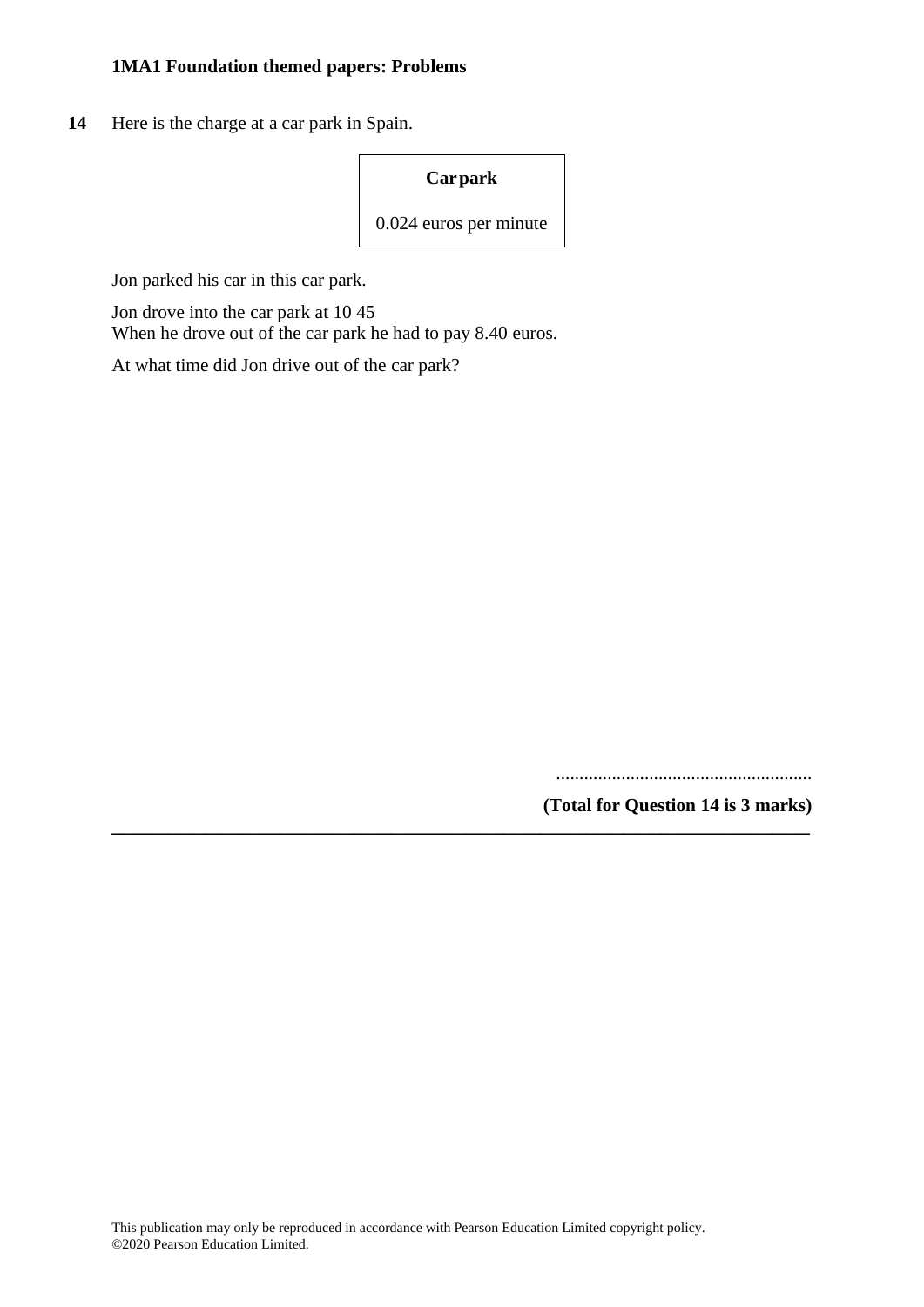

**15** Jake and Sarah each played a computer game six times.

Their scores for each game are shown below.

| Jake  |                |  | 10 9 8 11 12 8 |  |
|-------|----------------|--|----------------|--|
| Sarah | 2 10 7 14 4 10 |  |                |  |

(*a*) Who had the most consistent scores, Jake or Sarah? You must give a reason for your answer.

...................................................................................................................................................... ......................................................................................................................................................

**(1)**

Jake played a different game 20 times.

The stem and leaf diagram shows information about his scores.

| $\boldsymbol{0}$ | 9                                          |
|------------------|--------------------------------------------|
|                  | $2 \t3 \t3 \t4 \t5$                        |
|                  | $2 \mid 5 \mid 6 \mid 6 \mid 6 \mid 7$     |
|                  | $3 \mid 1 \quad 3 \quad 4 \quad 6 \quad 8$ |
| $\overline{4}$   | 2 9                                        |

Jake said his modal score was 6 points because 6 occurs most often in the diagram.

(*b*) Is Jake correct?

You must explain your answer.

...................................................................................................................................................... ...................................................................................................................................................... **(1) (Total for Question 15 is 2 marks) \_\_\_\_\_\_\_\_\_\_\_\_\_\_\_\_\_\_\_\_\_\_\_\_\_\_\_\_\_\_\_\_\_\_\_\_\_\_\_\_\_\_\_\_\_\_\_\_\_\_\_\_\_\_\_\_\_\_\_\_\_\_\_\_\_\_\_\_\_\_\_\_\_\_\_**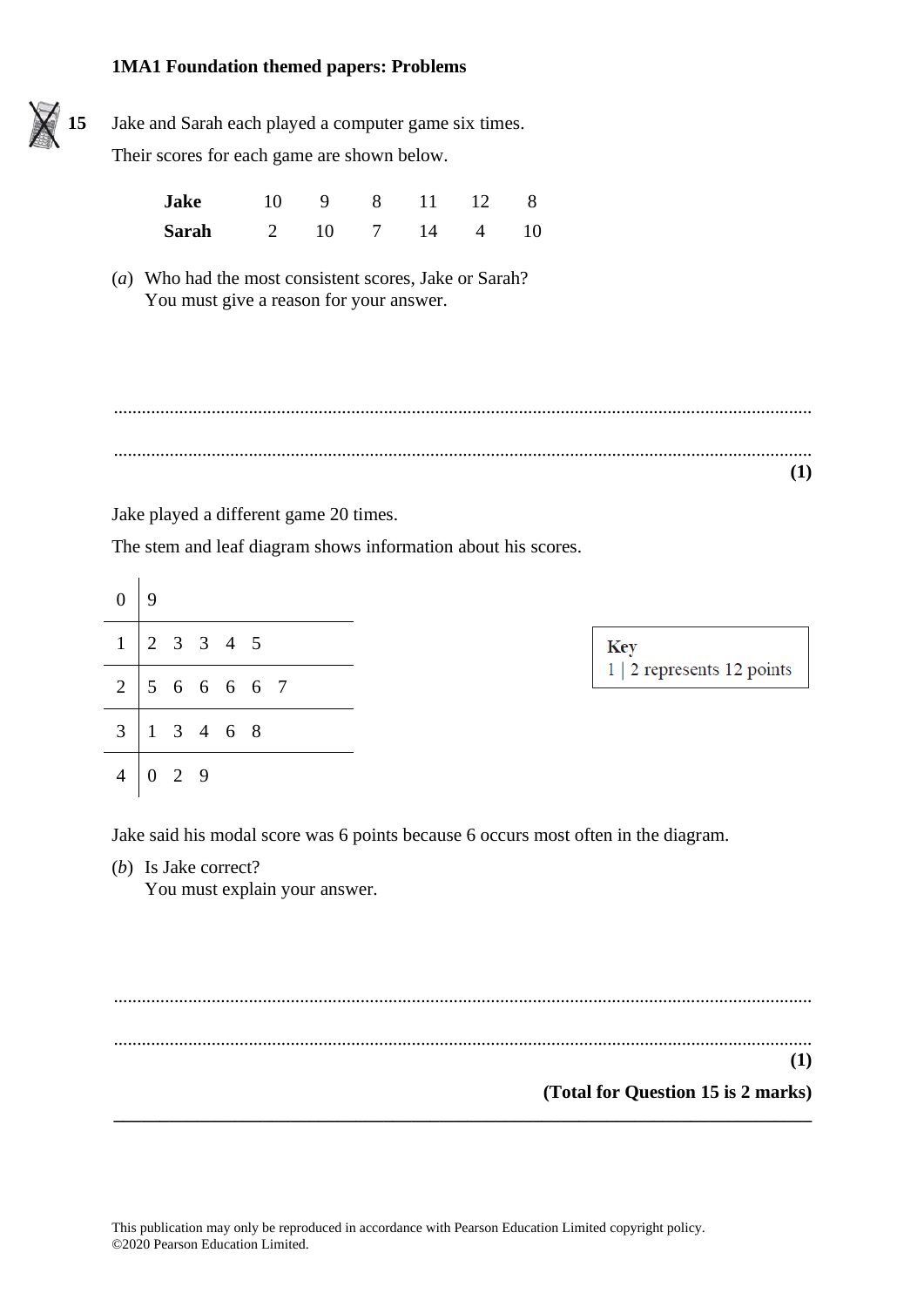**16** A force of 70 newtons acts on an area of 20  $\text{cm}^2$ 16

> The force is increased by 10 newtons. The force is increased by 10 cm<sup>2</sup> Pressure  $-\frac{1}{\text{area}}$ The area is increased by 10 cm<sup>2</sup>

 $pressure =$ force

Helen says, Helen says,

"The pressure decreases by less than 20%" "The pressure decreases by less than 20%"

Is Helen correct? You must show how you get your answer. You must show how you get your answer.

**Total for Question 16 is 3 marks**)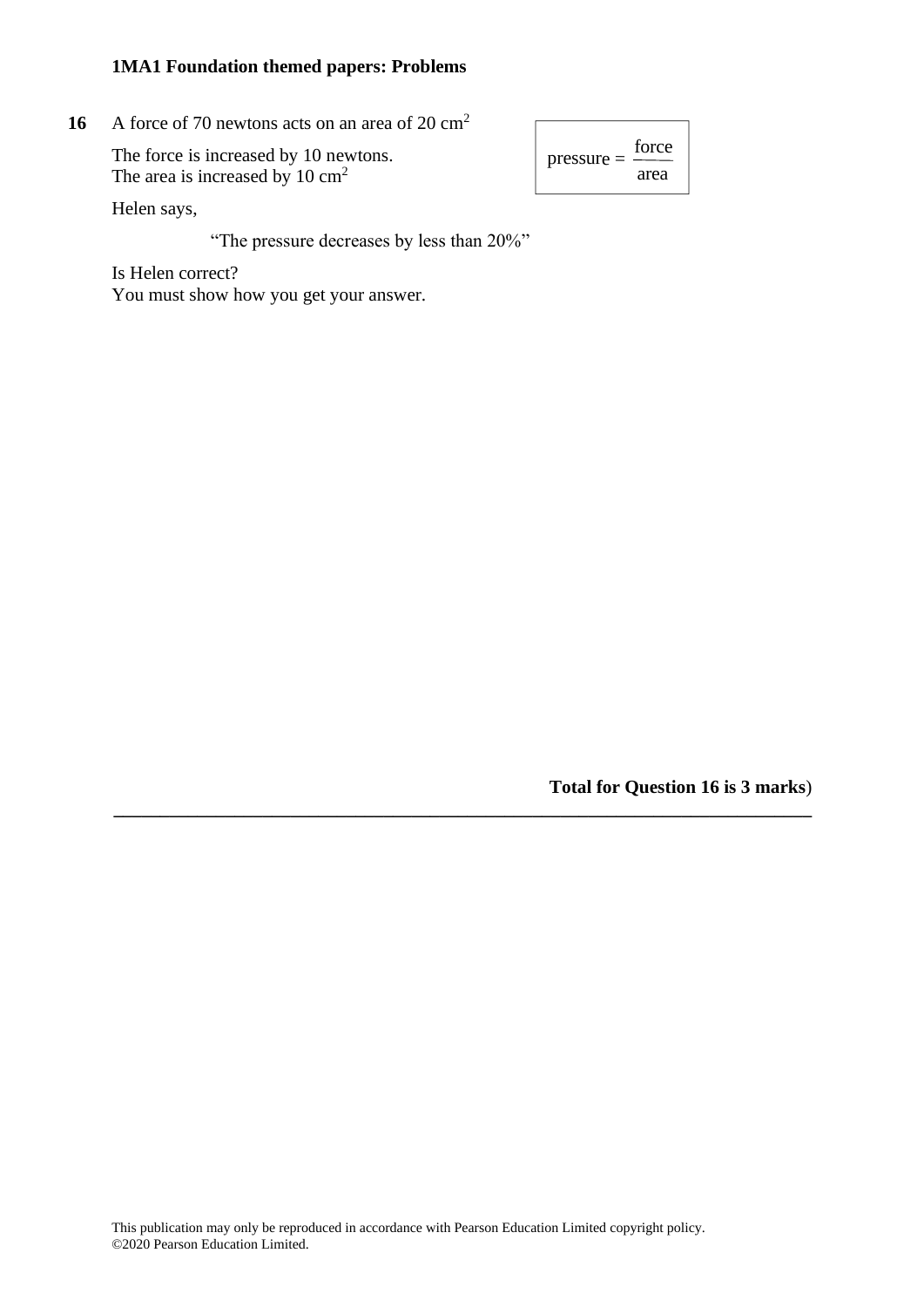

Juan knows his average speed for his previous races is 15.12 miles per hour. For the next race across America he will cycle for 8 hours per day.

(*a*) Estimate how many days Juan will take to complete the race.

....................................................... (**3**) Juan trains for the race. The average speed he can cycle at increases. It is now 16.27 miles per hour. (*b*) How does this affect your answer to part (*a*)? ...................................................................................................................................................... ... ...................................................................................................................................................... ... (**1**) (**Total for Question 17 is 4 marks**) **\_\_\_\_\_\_\_\_\_\_\_\_\_\_\_\_\_\_\_\_\_\_\_\_\_\_\_\_\_\_\_\_\_\_\_\_\_\_\_\_\_\_\_\_\_\_\_\_\_\_\_\_\_\_\_\_\_\_\_\_\_\_\_\_\_\_\_\_\_\_\_\_\_\_\_**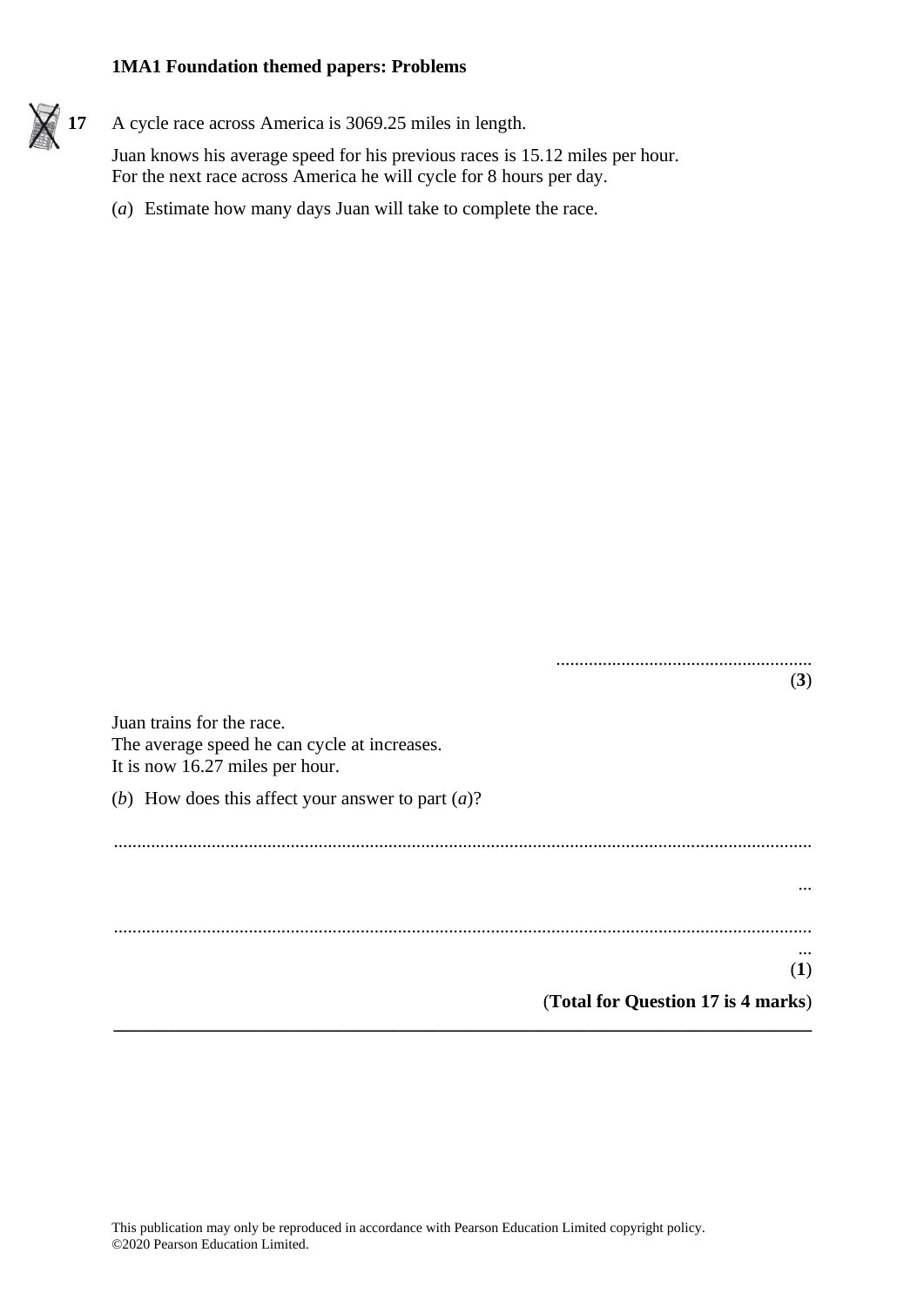#### **18** Lara is a skier.

She completed a ski race in 1 minute 54 seconds. The race was 475 m in length.

Lara assumes that her average speed is the same for each race.

(*a*) Using this assumption, work out how long Lara should take to complete a 700 m race. Give your answer in minutes and seconds.

............................ minutes ............................ seconds **(3)** Lara's average speed actually increases the further she goes. (*b*) How does this affect your answer to part (*a*)? ...................................................................................................................................................... ...................................................................................................................................................... **(1) (Total for Question 18 is 4 marks) \_\_\_\_\_\_\_\_\_\_\_\_\_\_\_\_\_\_\_\_\_\_\_\_\_\_\_\_\_\_\_\_\_\_\_\_\_\_\_\_\_\_\_\_\_\_\_\_\_\_\_\_\_\_\_\_\_\_\_\_\_\_\_\_\_\_\_\_\_\_\_\_\_\_\_**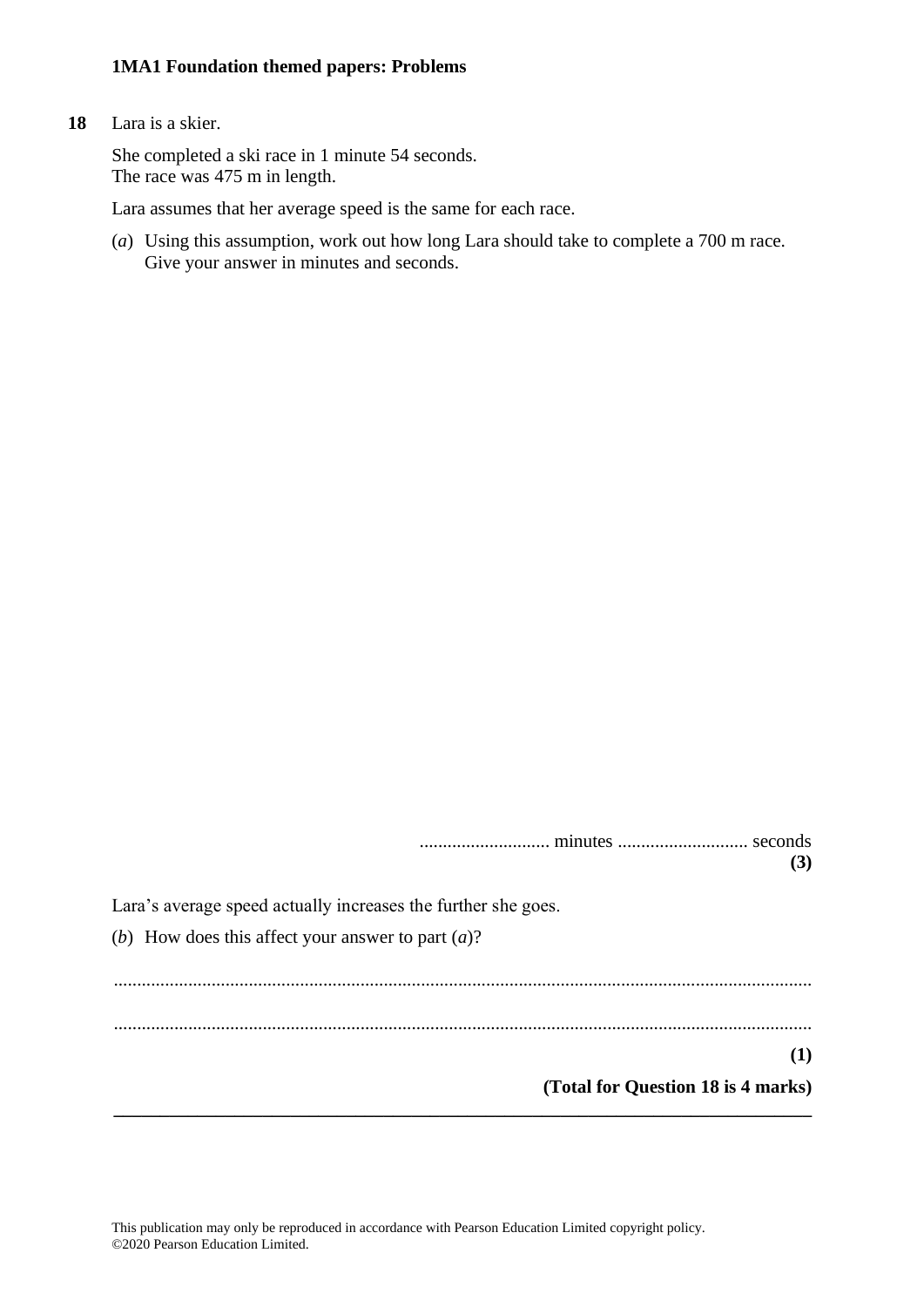**19** Last year Jo paid £245 for her car insurance. This year she has to pay £883 for her car insurance.

Work out the percentage increase in the cost of her car insurance.

**\_\_\_\_\_\_\_\_\_\_\_\_\_\_\_\_\_\_\_\_\_\_\_\_\_\_\_\_\_\_\_\_\_\_\_\_\_\_\_\_\_\_\_\_\_\_\_\_\_\_\_\_\_\_\_\_\_\_\_\_\_\_\_\_\_\_\_\_\_\_\_\_\_\_\_**

.......................................................%

**(Total for Question 19 is 3 marks)**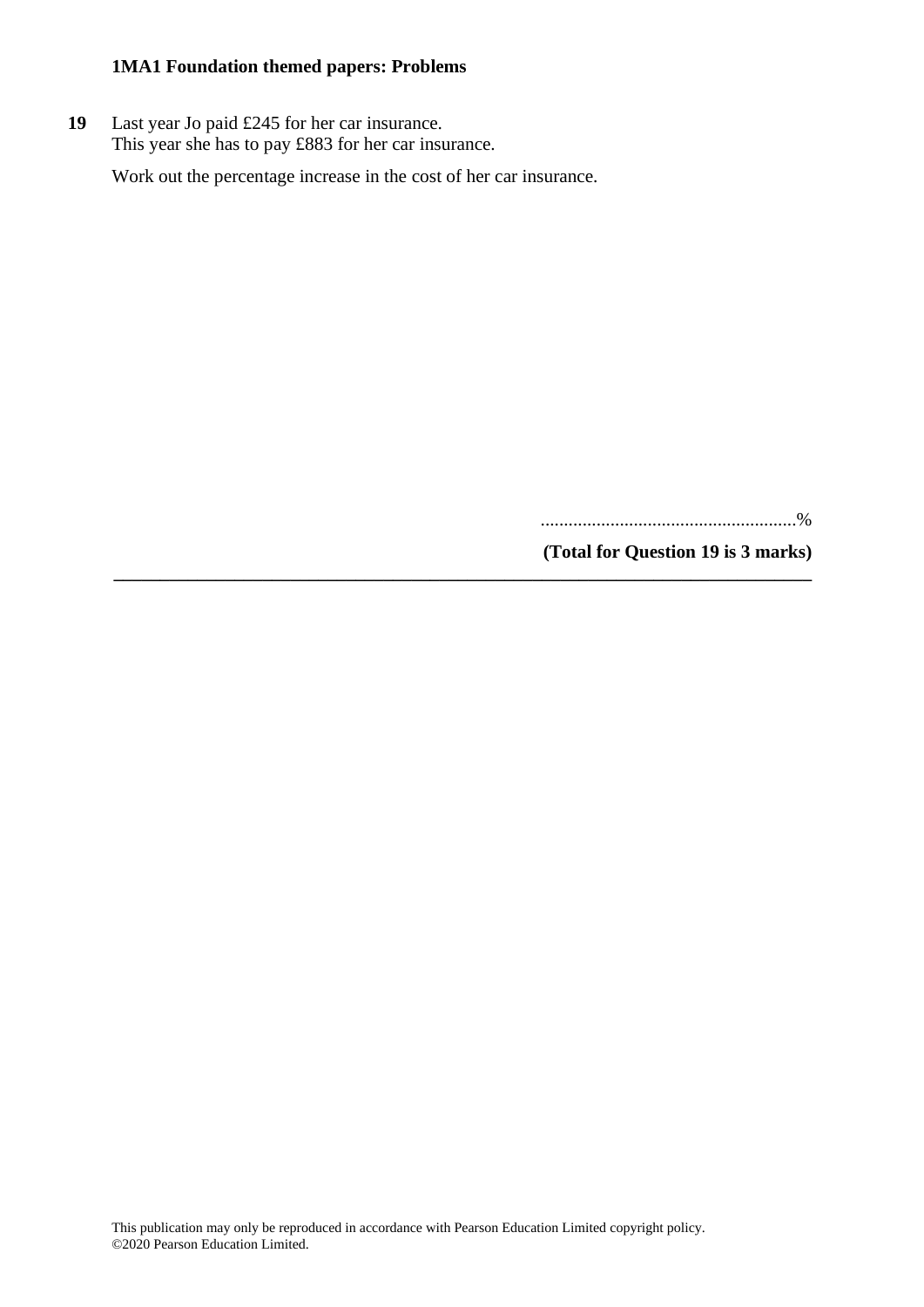**20** Ben is *n* years old. Chloe is twice as old as Ben. Dan is five years younger than Ben.

The total of Ben's age, Chloe's age and Dan's age is *T* years.

(*a*) Find a formula for *T* in terms of *n*.

..................................................................................

**(3)**

(*b*) In the table below, put a tick  $(\checkmark)$  in the box next to the identity.

| $3h + 2 = 14$        |  |
|----------------------|--|
| $3a + 4b - 2c$       |  |
| $A = \pi r^2$        |  |
| $5m - 3m = 2m$       |  |
| $x + 7 \leqslant 12$ |  |

**\_\_\_\_\_\_\_\_\_\_\_\_\_\_\_\_\_\_\_\_\_\_\_\_\_\_\_\_\_\_\_\_\_\_\_\_\_\_\_\_\_\_\_\_\_\_\_\_\_\_\_\_\_\_\_\_\_\_\_\_\_\_\_\_\_\_\_\_\_\_\_\_\_\_\_**

**(1)**

**(Total for Question 20 is 4 marks)**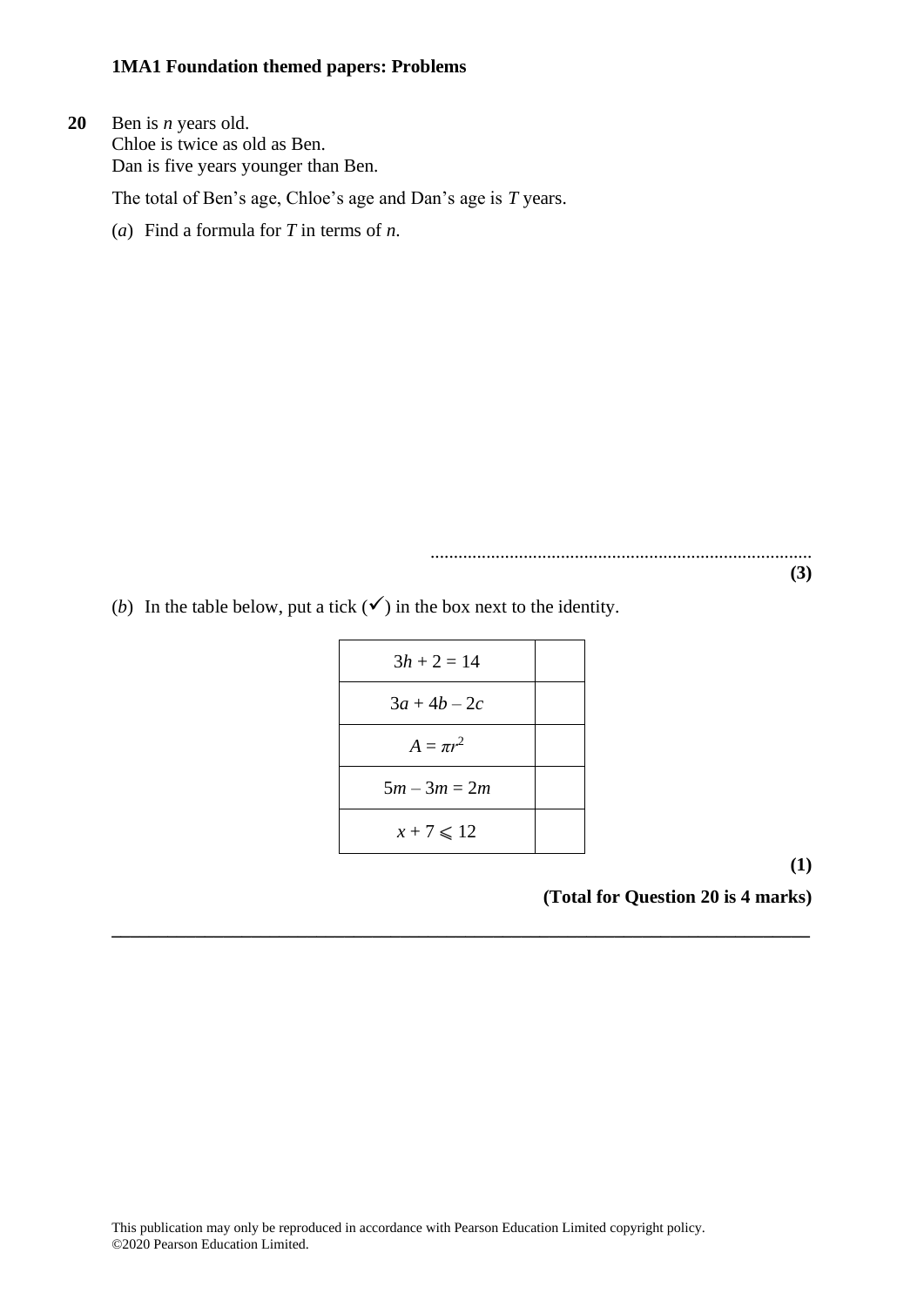

 $\angle$  **21** Kiaria is 7 years older than Jay. Martha is twice as old as Kiaria. The sum of their three ages is 77.

Find the ratio of Jay's age to Kiaria's age to Martha's age.

.......................................................

**(Total for Question 21 is 4 marks)**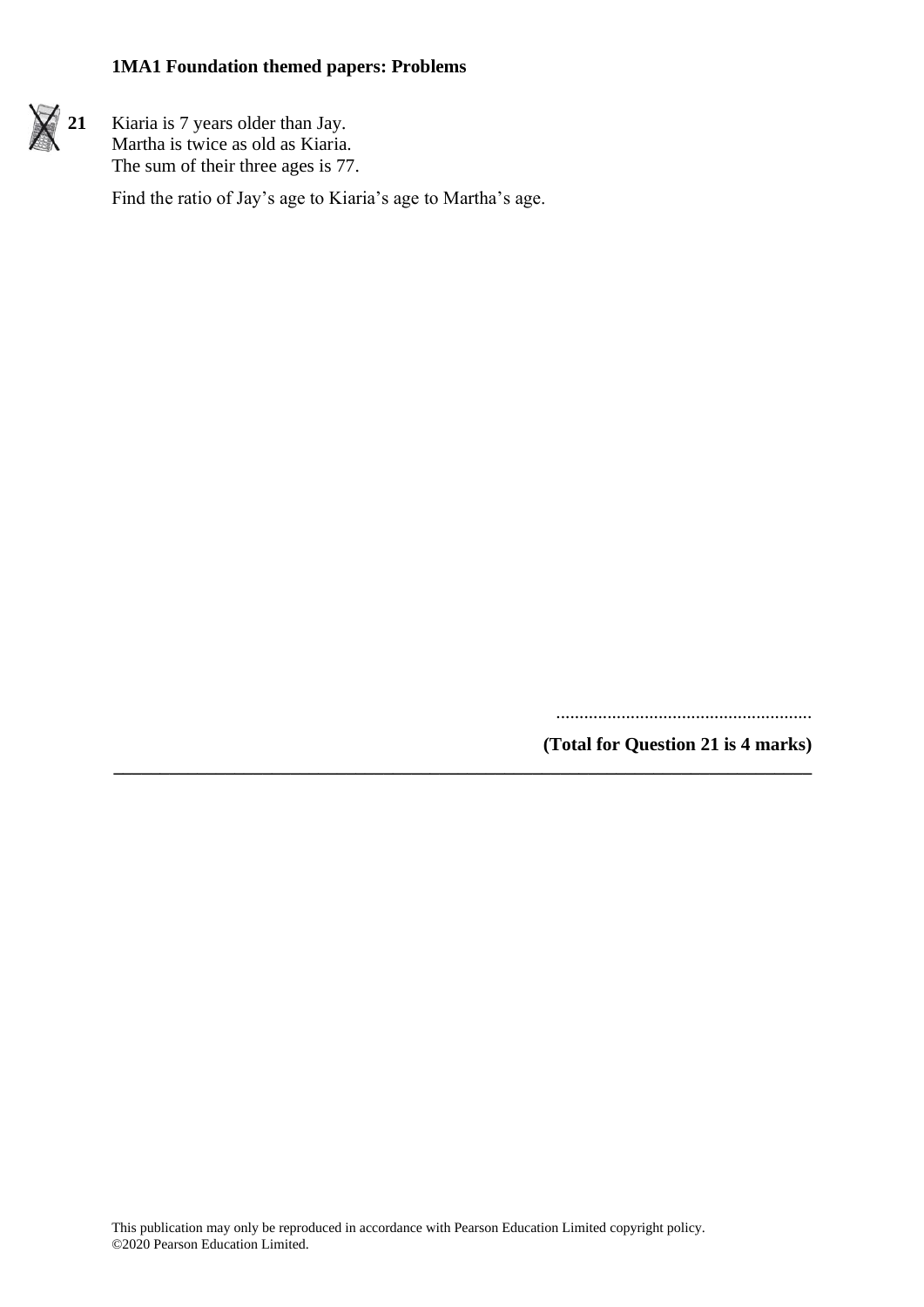**22** Mr Page uses oil to heat his home.

At the beginning of November there were 1000 litres of oil in his oil tank.

Mr Page bought enough oil to fill the tank completely. He paid 50p per litre for this oil. He paid a total amount of £750.

At the end of February Mr Page had 600 litres of oil in the tank. He bought enough oil to fill the tank completely. The cost of oil had increased by 4%.

Work out the total amount Mr Page paid for the oil he bought in February.

**(Total for Question 22 is 5 marks)**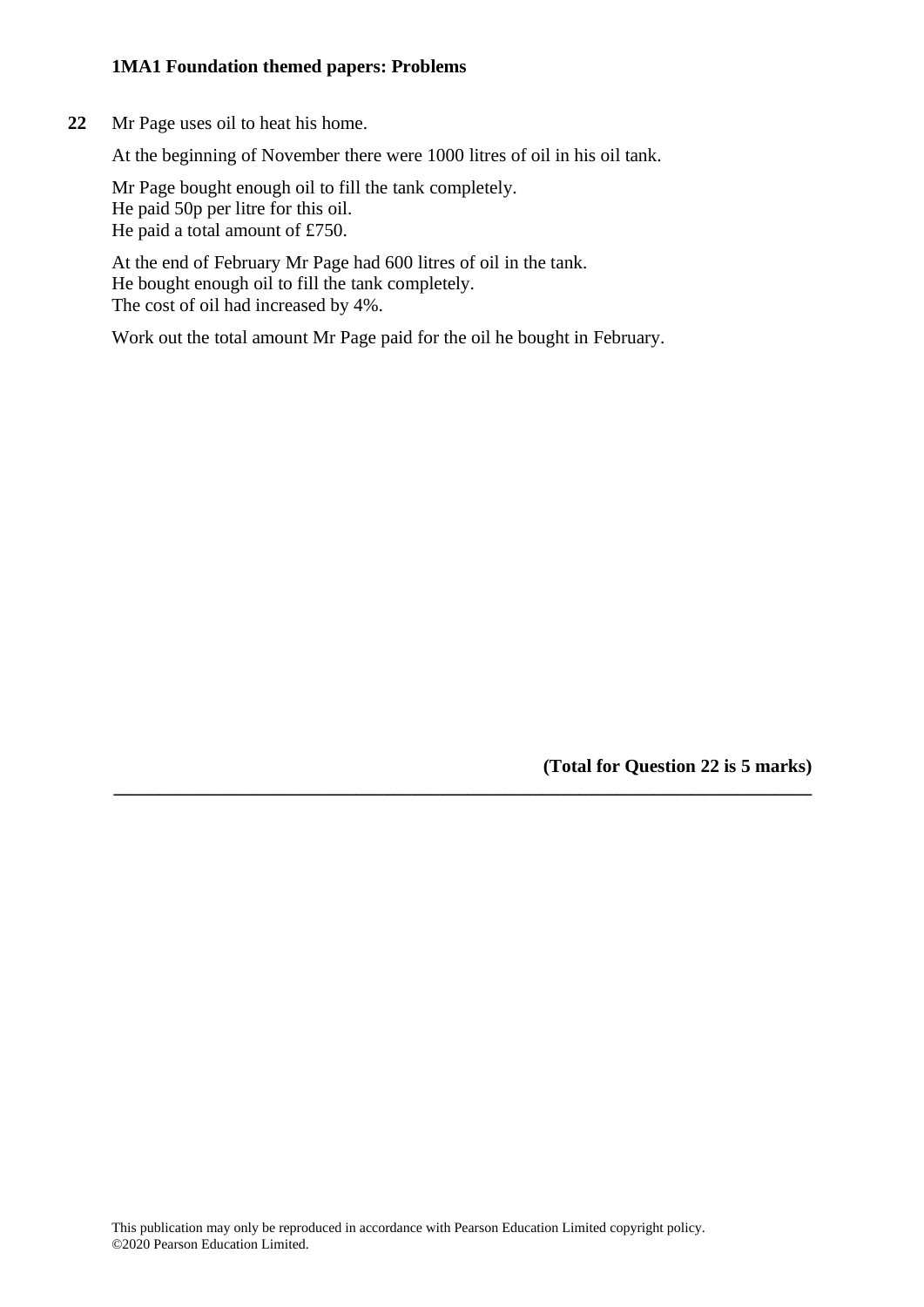**23** On Saturday, some adults and some children were in a theatre. The ratio of the number of adults to the number of children was 5 : 2

Each person had a seat in the Circle or had a seat in the Stalls.

3  $\frac{3}{4}$  of the children had seats in the Stalls.

117 children had seats in the Circle.

There are exactly 2600 seats in the theatre.

On this Saturday, were there people on more than 60% of the seats? You must show how you get your answer.

**(Total for Question 23 is 5 marks)**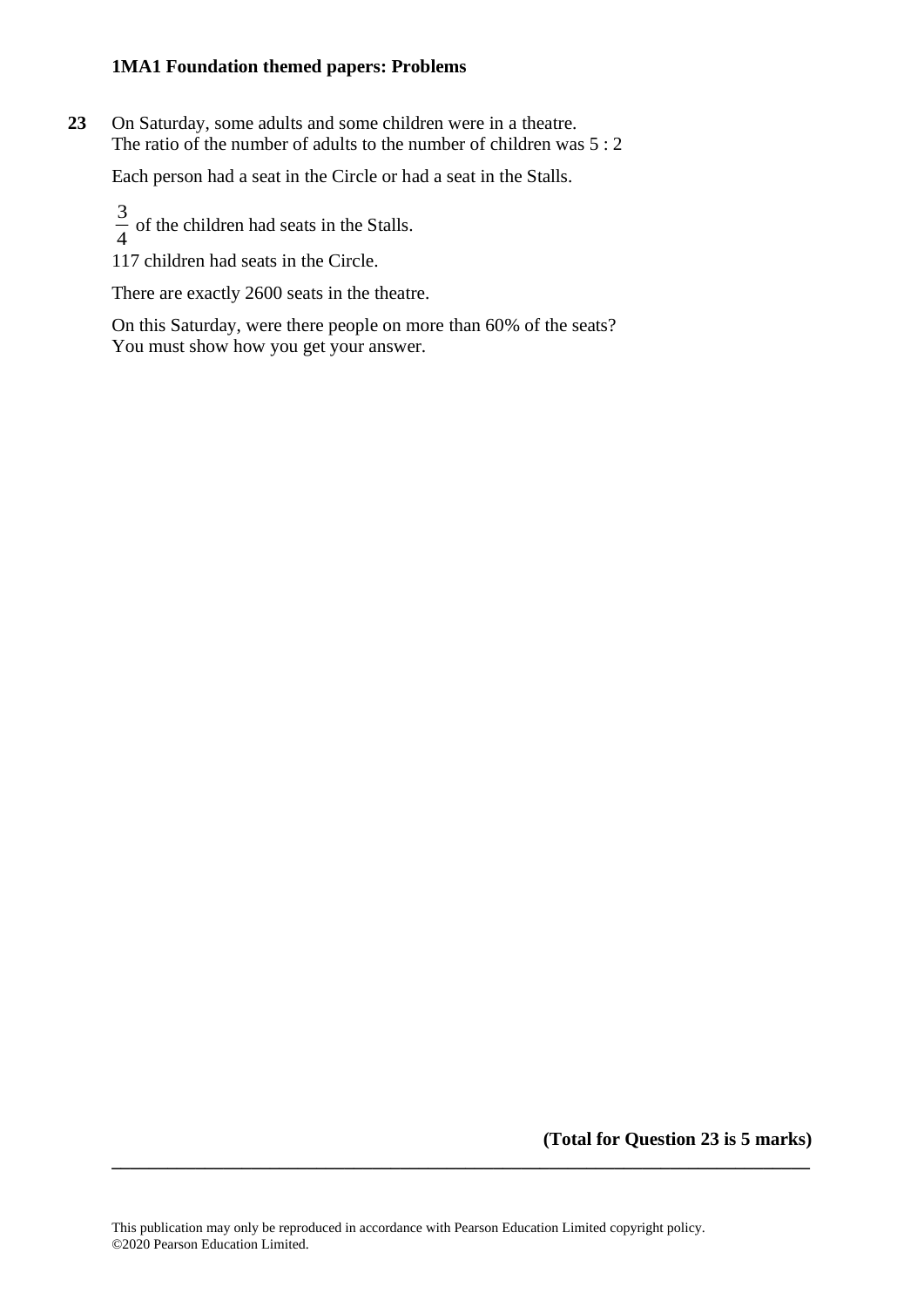24 The density of apple juice is 1.05 grams per cm<sup>3</sup>.

The density of fruit syrup is  $1.4$  grams per  $\text{cm}^3$ .

The density of carbonated water is  $0.99$  grams per cm<sup>3</sup>.

 $25 \text{ cm}^3$  of apple juice are mixed with  $15 \text{ cm}^3$  of fruit syrup and 280 cm<sup>3</sup> of carbonated water to make a drink with a volume of  $320 \text{ cm}^3$ .

Work out the density of the drink. Give your answer correct to 2 decimal places.

.......................................................g/cm<sup>3</sup>

**(Total for Question 24 is 4 marks) \_\_\_\_\_\_\_\_\_\_\_\_\_\_\_\_\_\_\_\_\_\_\_\_\_\_\_\_\_\_\_\_\_\_\_\_\_\_\_\_\_\_\_\_\_\_\_\_\_\_\_\_\_\_\_\_\_\_\_\_\_\_\_\_\_\_\_\_\_\_\_\_\_\_\_**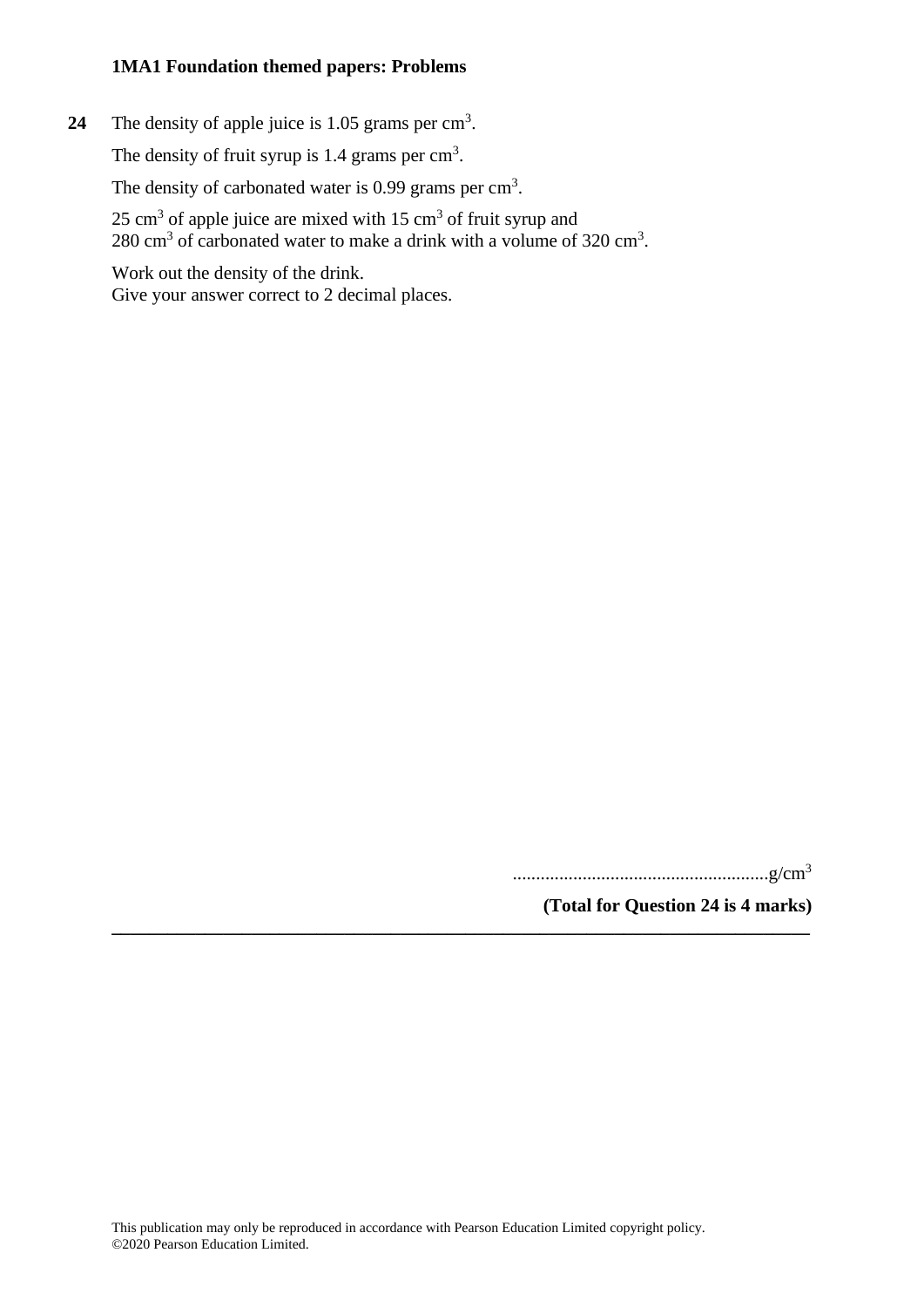**25** Hannah is planning a day trip for 195 students.

She asks a sample of 30 students where they want to go. Each student chooses one place.

The table shows information about her results.

| <b>Place</b>         | <b>Number of students</b> |
|----------------------|---------------------------|
| <b>Theme Park</b>    | 10                        |
| Theatre              | 5                         |
| <b>Sports Centre</b> |                           |
| Seaside              |                           |

(i) Work out how many of the 195 students you think will want to go to the Theme Park.

....................................................... **(2)**

(ii) State any assumption you made **and** explain how this may affect your answer.

...................................................................................................................................................... ...................................................................................................................................................... ...................................................................................................................................................... **(1) (Total for Question 25 is 3 marks) \_\_\_\_\_\_\_\_\_\_\_\_\_\_\_\_\_\_\_\_\_\_\_\_\_\_\_\_\_\_\_\_\_\_\_\_\_\_\_\_\_\_\_\_\_\_\_\_\_\_\_\_\_\_\_\_\_\_\_\_\_\_\_\_\_\_\_\_\_\_\_\_\_\_\_**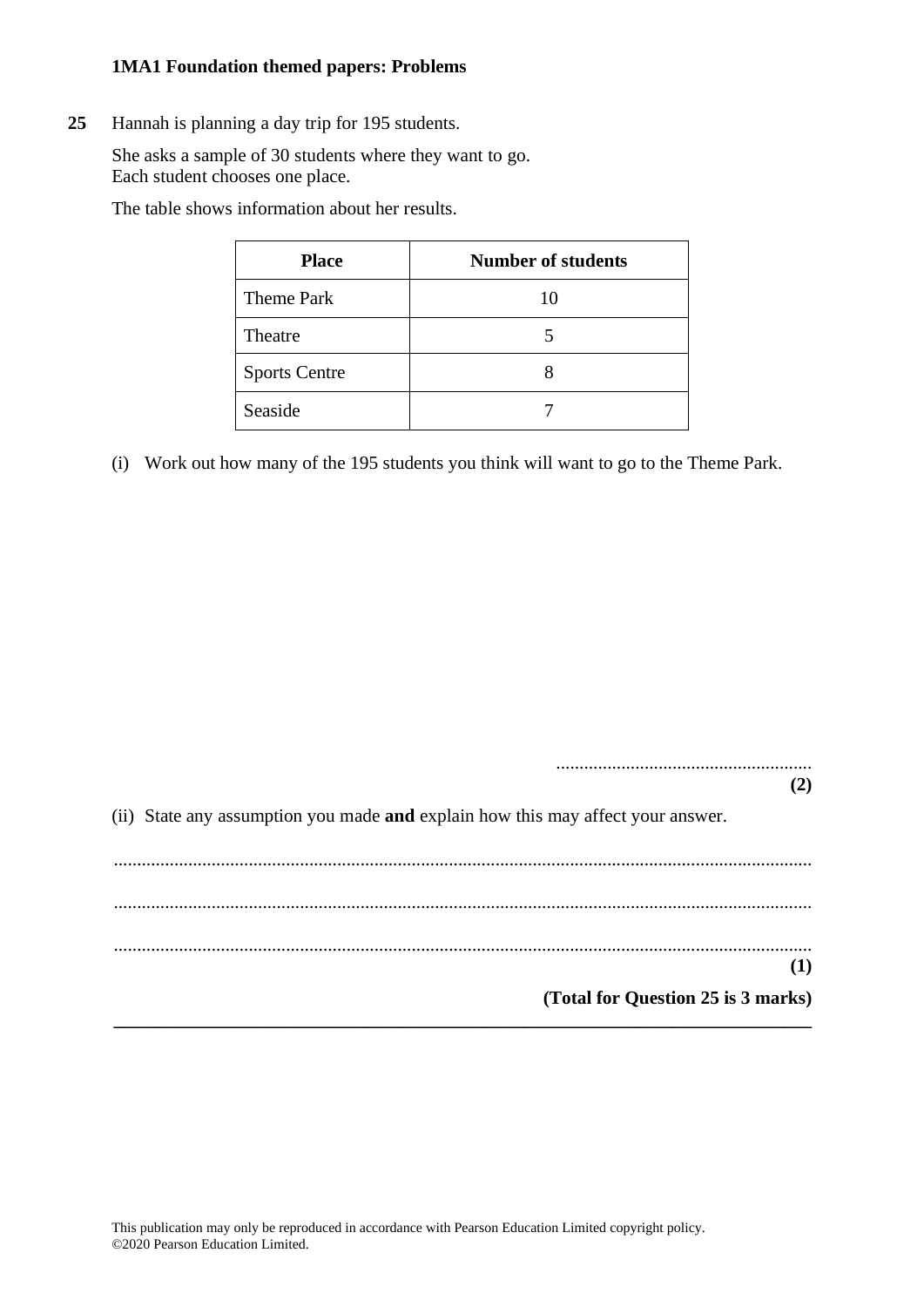**26** The table shows the costs of sending a parcel by the Express service and by the Rapid service.

| <b>Type of service</b> | Cost   |
|------------------------|--------|
| Express                | £15.25 |
| Rapid                  | £35.38 |

Brendan has to send 12 parcels.

It will be cheaper to send the parcels by the Express service than by the Rapid service.

(*a*) How much cheaper?

£....................................................... **(3)**

Luke wants to send 21 parcels by the Express service.

He does the calculation  $20 \times £15 = £300$  to estimate the cost.

(*b*) Explain why Luke's calculation shows the actual cost will be more than £300

...................................................................................................................................................... ...................................................................................................................................................... ...................................................................................................................................................... **(1) (Total for Question 26 is 4 marks)**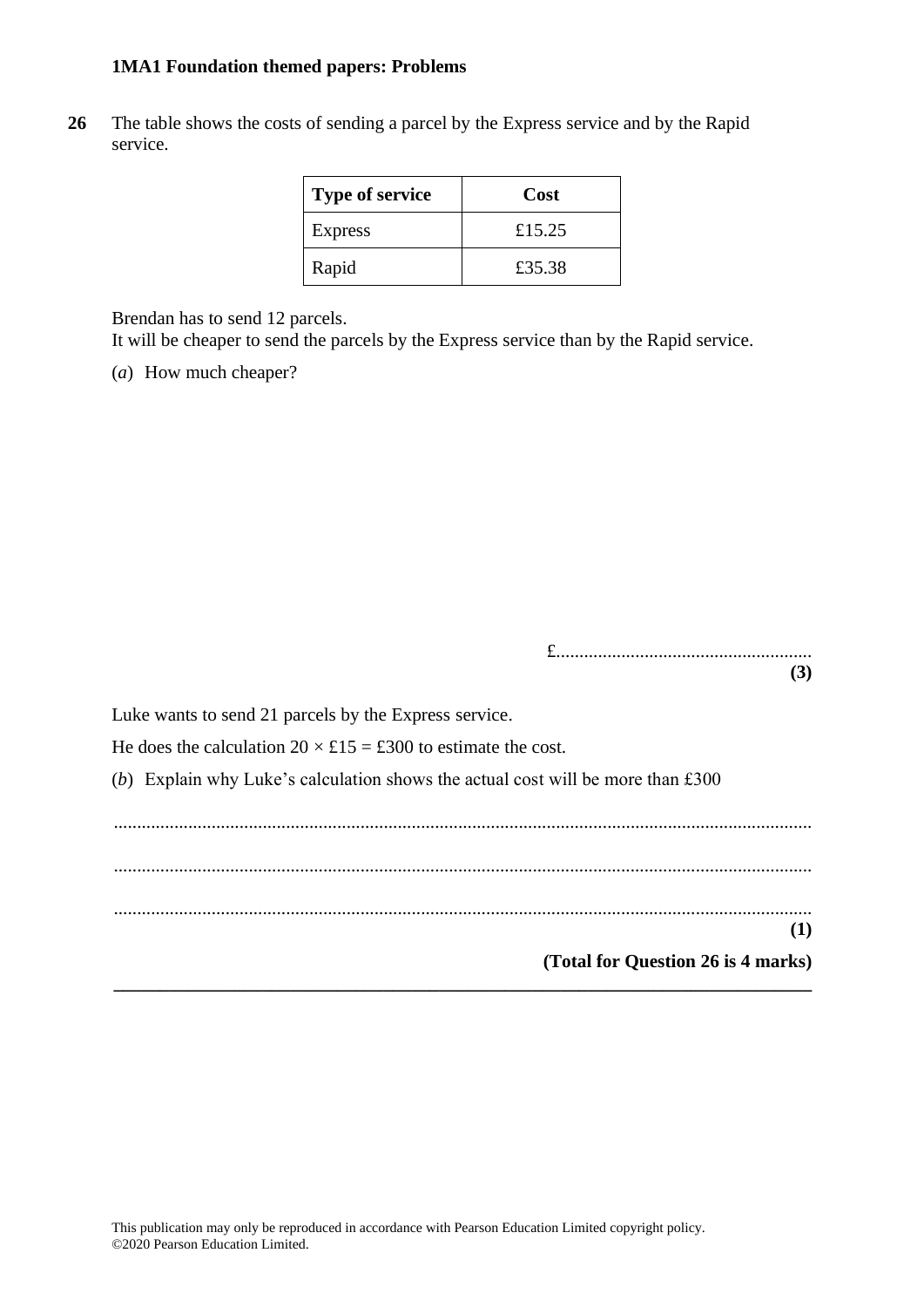**27** Each person in a fitness club is going to get a free gift. Stan is going to order the gifts.

Stan takes a sample of 50 people in the fitness club. He asks each person to tell him the gift they would like.

The table shows information about his results.

| Gift       | <b>Number of people</b> |
|------------|-------------------------|
| sports bag | 17                      |
| gym towel  |                         |
| headphones | 11                      |
| voucher    | 15                      |

There are 700 people in the fitness club.

(i) Work out how many sports bags Stan should order.

(ii) Write down any assumption you made **and** explain how this could affect your answer.

.......................................................

**(2)**

...................................................................................................................................................... ...................................................................................................................................................... ...................................................................................................................................................... ...................................................................................................................................................... **(1) (Total for Question 27 is 3 marks) \_\_\_\_\_\_\_\_\_\_\_\_\_\_\_\_\_\_\_\_\_\_\_\_\_\_\_\_\_\_\_\_\_\_\_\_\_\_\_\_\_\_\_\_\_\_\_\_\_\_\_\_\_\_\_\_\_\_\_\_\_\_\_\_\_\_\_\_\_\_\_\_\_\_\_**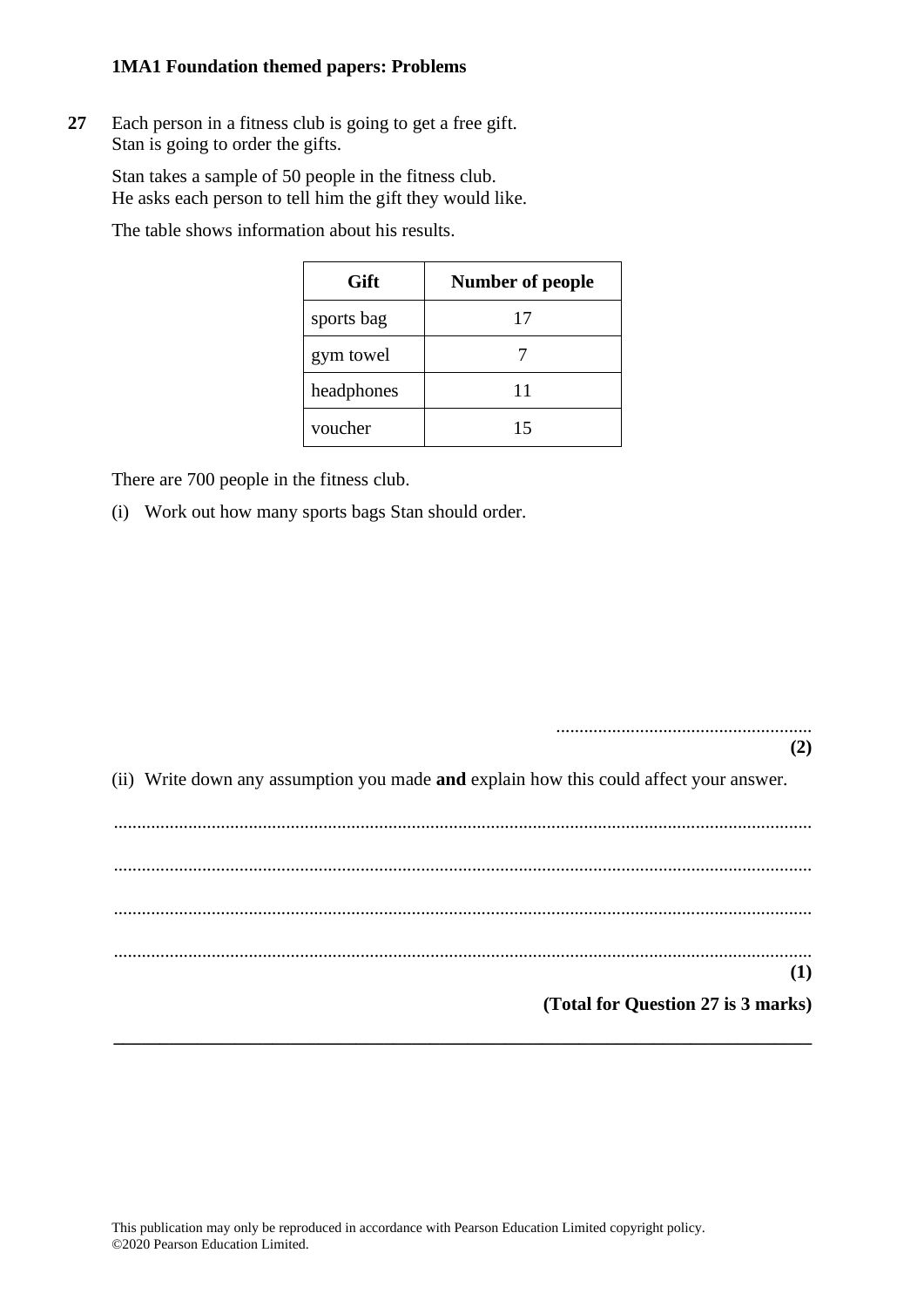**28** A gold bar has a mass of 12.5 kg.

The density of gold is  $19.3$  g/cm<sup>3</sup>

Work out the volume of the gold bar. Give your answer correct to 3 significant figures.

....................................................... cm<sup>3</sup>

**(Total for Question 28 is 3 marks)**